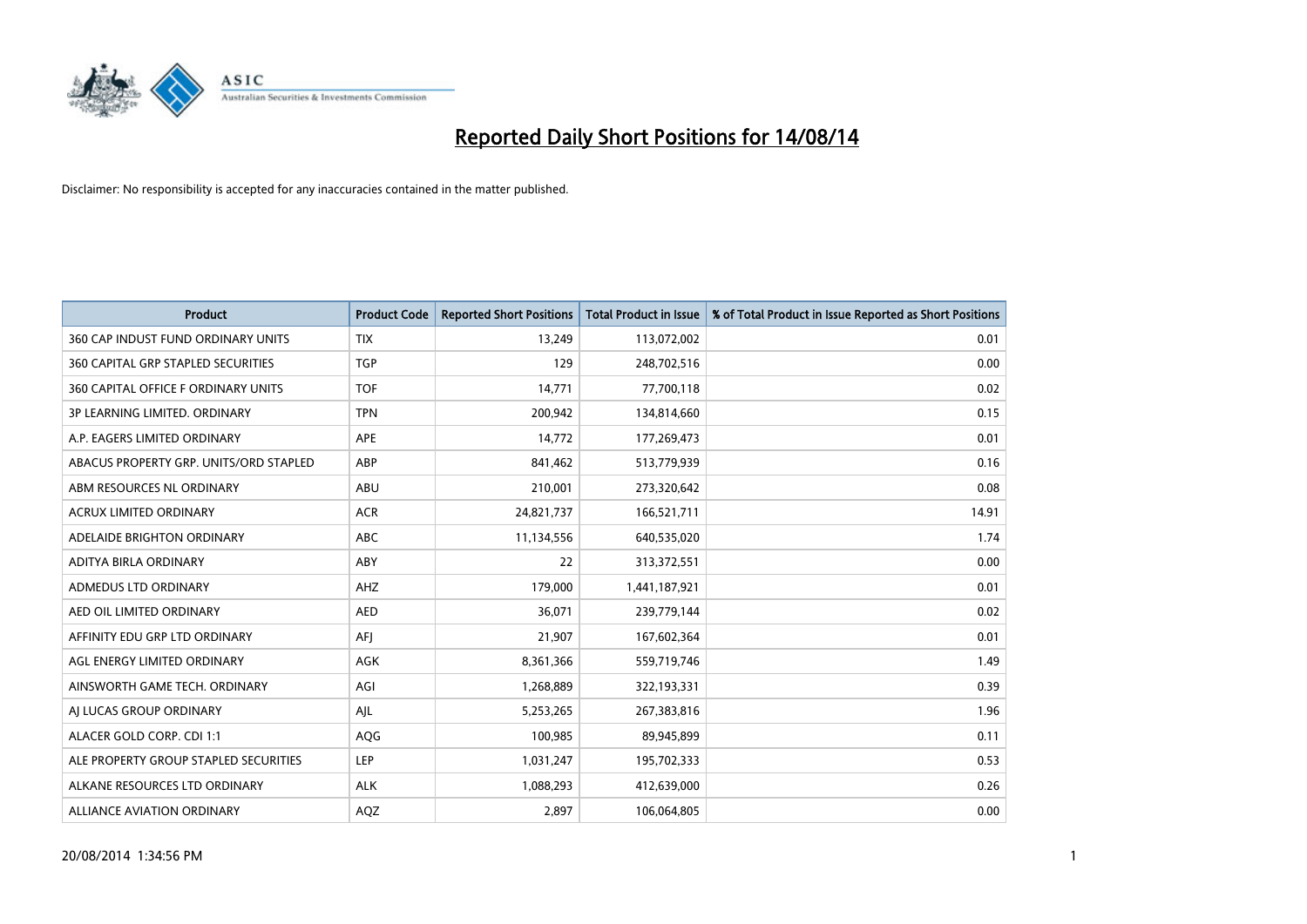

| <b>Product</b>                          | <b>Product Code</b> | <b>Reported Short Positions</b> | <b>Total Product in Issue</b> | % of Total Product in Issue Reported as Short Positions |
|-----------------------------------------|---------------------|---------------------------------|-------------------------------|---------------------------------------------------------|
| <b>ALS LTD ORDINARY</b>                 | <b>ALQ</b>          | 36,012,753                      | 397,795,796                   | 9.05                                                    |
| ALTIUM LIMITED ORDINARY                 | ALU                 | 41,821                          | 113,272,762                   | 0.04                                                    |
| ALTONA MINING LTD ORDINARY              | <b>AOH</b>          | 101,323                         | 532,579,704                   | 0.02                                                    |
| ALUMINA LIMITED ORDINARY                | <b>AWC</b>          | 90,850,600                      | 2,806,225,615                 | 3.24                                                    |
| AMALGAMATED HOLDINGS ORDINARY           | AHD                 | 143,905                         | 157,864,530                   | 0.09                                                    |
| AMCOM TELECOMM, ORDINARY                | AMM                 | 2,412,614                       | 264,835,089                   | 0.91                                                    |
| AMCOR LIMITED ORDINARY                  | AMC                 | 5,481,722                       | 1,206,684,923                 | 0.45                                                    |
| AMP CAPITAL CHINA ORDINARY UNITS        | AGF                 | 18,335,100                      | 374,593,484                   | 4.89                                                    |
| AMP LIMITED ORDINARY                    | AMP                 | 25,892,271                      | 2,957,737,964                 | 0.88                                                    |
| ANSELL LIMITED ORDINARY                 | <b>ANN</b>          | 6,915,298                       | 152,937,881                   | 4.52                                                    |
| ANTARES ENERGY LTD ORDINARY             | AZZ                 | 101,564                         | 255,000,000                   | 0.04                                                    |
| ANZ BANKING GRP LTD ORDINARY            | ANZ                 | 9,161,278                       | 2,756,593,636                 | 0.33                                                    |
| APA GROUP STAPLED SECURITIES            | APA                 | 13,942,928                      | 835,750,807                   | 1.67                                                    |
| APN NEWS & MEDIA ORDINARY               | <b>APN</b>          | 1,531,367                       | 1,029,041,356                 | 0.15                                                    |
| AQUARIUS PLATINUM. ORDINARY             | AQP                 | 2,768,780                       | 1,464,872,899                 | 0.19                                                    |
| AQUILA RESOURCES ORDINARY               | <b>AQA</b>          | 14,745                          | 411,804,442                   | 0.00                                                    |
| ARB CORPORATION ORDINARY                | ARP                 | 1,502,732                       | 72,493,302                    | 2.07                                                    |
| ARDENT LEISURE GROUP STAPLED SECURITIES | AAD                 | 3,659,330                       | 425,802,596                   | 0.86                                                    |
| ARISTOCRAT LEISURE ORDINARY             | ALL                 | 11,279,922                      | 622,710,823                   | 1.81                                                    |
| ARRIUM LTD ORDINARY                     | ARI                 | 38,940,000                      | 1,366,183,142                 | 2.85                                                    |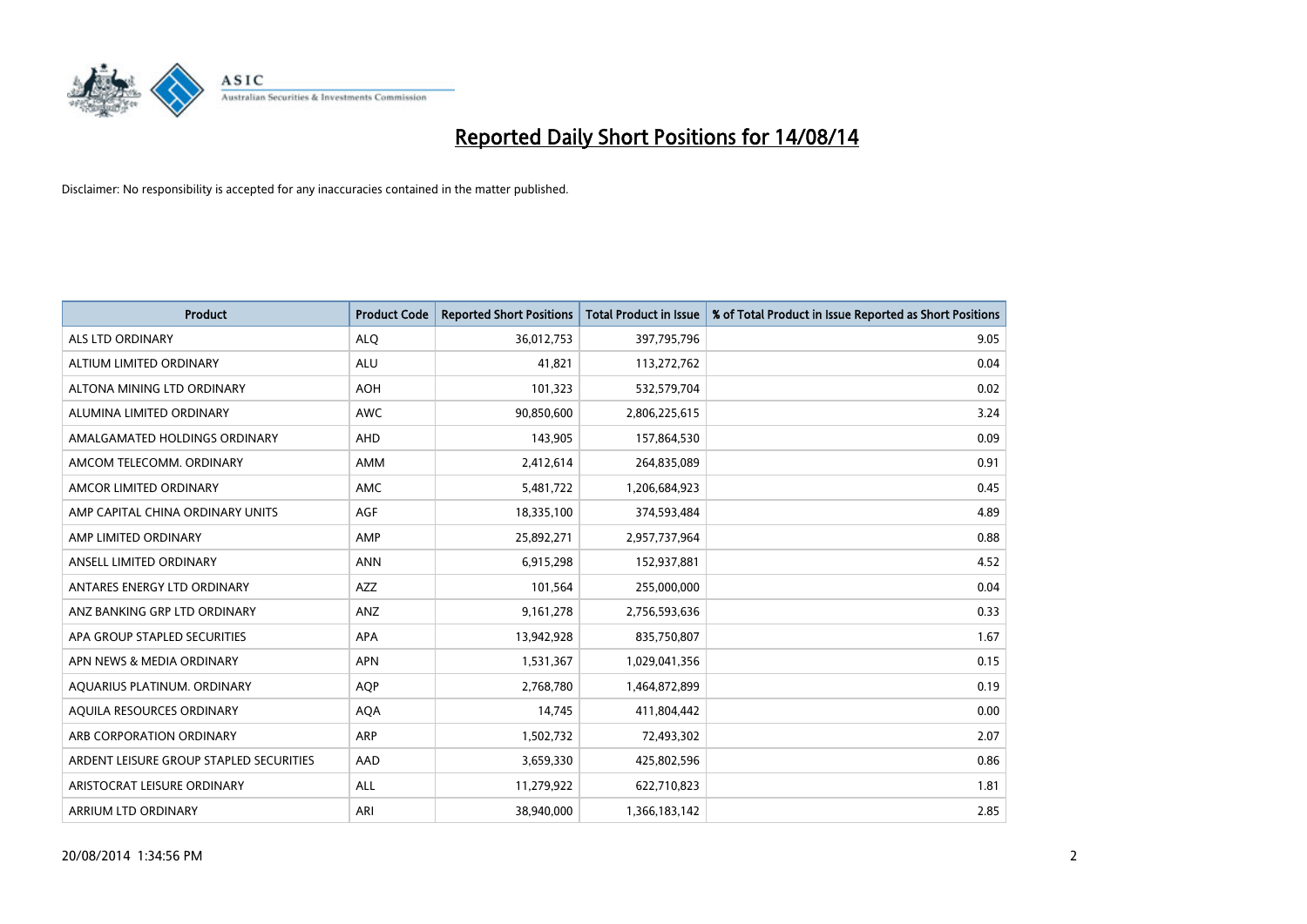

| <b>Product</b>                            | <b>Product Code</b> | <b>Reported Short Positions</b> | <b>Total Product in Issue</b> | % of Total Product in Issue Reported as Short Positions |
|-------------------------------------------|---------------------|---------------------------------|-------------------------------|---------------------------------------------------------|
| ASALEO CARE LIMITED ORDINARY              | AHY                 | 3,500,000                       | 603,059,070                   | 0.58                                                    |
| ASCIANO LIMITED ORDINARY                  | <b>AIO</b>          | 2,143,678                       | 975,385,664                   | 0.22                                                    |
| ASG GROUP LIMITED ORDINARY                | <b>ASZ</b>          | 491,357                         | 206,720,839                   | 0.24                                                    |
| ASPEN GROUP ORD/UNITS STAPLED             | APZ                 | 146,919                         | 119,948,774                   | 0.12                                                    |
| ASTRO JAP PROP GROUP STAPLED US PROHIBIT. | AJA                 | 22,735                          | 67,211,752                    | 0.03                                                    |
| ASX LIMITED ORDINARY                      | ASX                 | 5,338,402                       | 193,595,162                   | 2.76                                                    |
| ATLAS IRON LIMITED ORDINARY               | <b>AGO</b>          | 147,091,540                     | 915,496,158                   | 16.07                                                   |
| ATRUM COAL NL ORDINARY                    | ATU                 | 144,779                         | 161,624,242                   | 0.09                                                    |
| AURIZON HOLDINGS LTD ORDINARY             | AZJ                 | 3,818,528                       | 2,137,284,503                 | 0.18                                                    |
| AUSDRILL LIMITED ORDINARY                 | <b>ASL</b>          | 23,297,206                      | 312,277,224                   | 7.46                                                    |
| AUSENCO LIMITED ORDINARY                  | AAX                 | 2,088,253                       | 168,449,799                   | 1.24                                                    |
| AUSNET SERVICES STAPLED SECURITIES        | <b>AST</b>          | 35,373,241                      | 3,425,244,162                 | 1.03                                                    |
| AUSTAL LIMITED ORDINARY                   | ASB                 | 193,537                         | 346, 379, 377                 | 0.06                                                    |
| AUSTBROKERS HOLDINGS ORDINARY             | <b>AUB</b>          | 279,623                         | 59,955,596                    | 0.47                                                    |
| AUSTIN ENGINEERING ORDINARY               | <b>ANG</b>          | 1,455,662                       | 84,274,004                    | 1.73                                                    |
| AUSTRALAND PROPERTY STAPLED SECURITY      | <b>ALZ</b>          | 291,021                         | 578,984,528                   | 0.05                                                    |
| AUSTRALIAN AGRICULT. ORDINARY             | AAC                 | 2,926,685                       | 532,474,721                   | 0.55                                                    |
| AUSTRALIAN FOUNDAT. ORDINARY              | AFI                 | 100                             | 1,049,055,166                 | 0.00                                                    |
| AUSTRALIAN INFR LTD ORDINARY              | <b>AIX</b>          | 14,364                          | 620,733,944                   | 0.00                                                    |
| AUSTRALIAN PHARM. ORDINARY                | API                 | 10,776,301                      | 488,115,883                   | 2.21                                                    |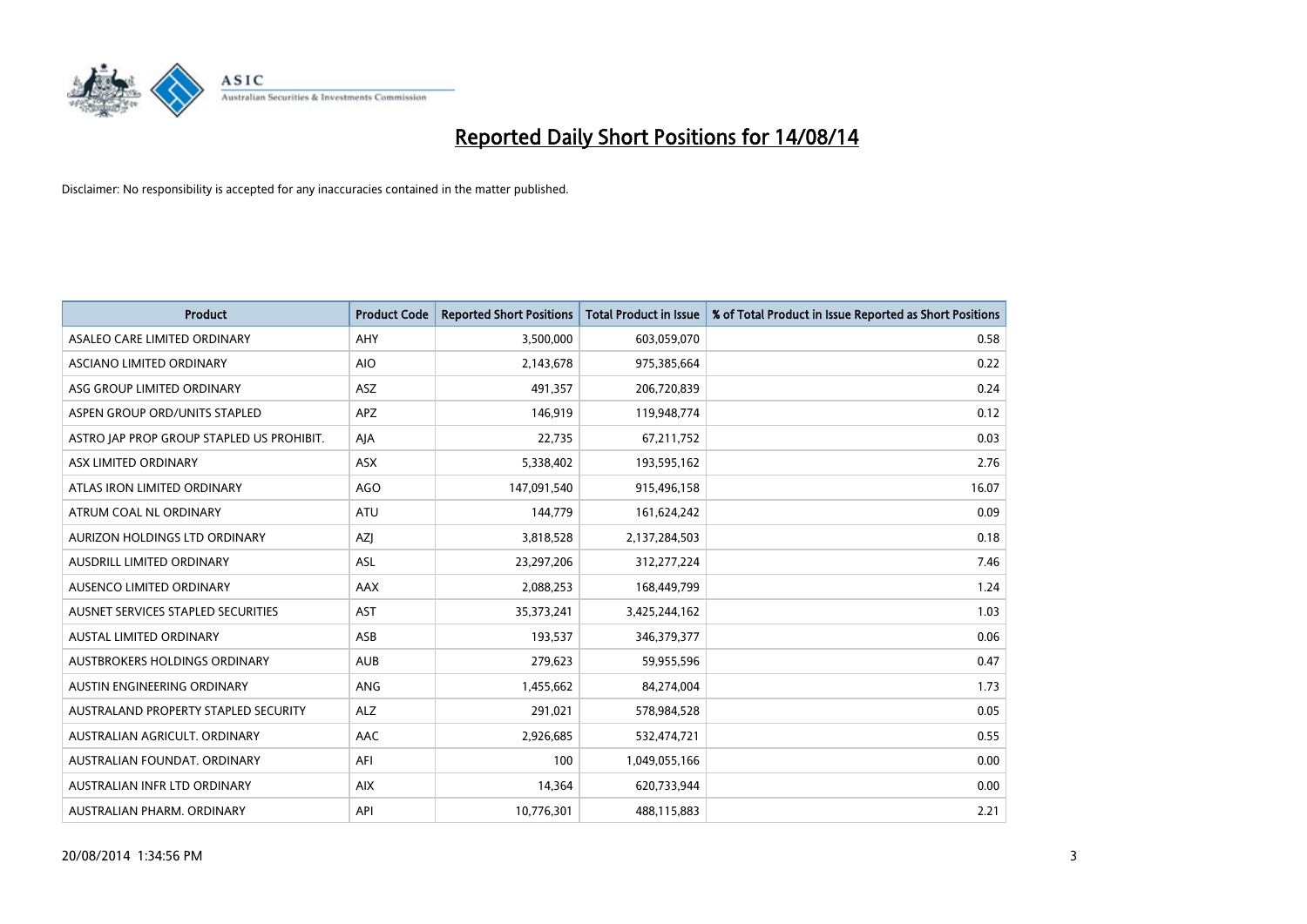

| <b>Product</b>                       | <b>Product Code</b> | <b>Reported Short Positions</b> | <b>Total Product in Issue</b> | % of Total Product in Issue Reported as Short Positions |
|--------------------------------------|---------------------|---------------------------------|-------------------------------|---------------------------------------------------------|
| AUTOMOTIVE HOLDINGS ORDINARY         | AHE                 | 1,495,969                       | 306,437,941                   | 0.49                                                    |
| AVANCO RESOURCES LTD ORDINARY        | AVB                 | 37,811                          | 1,661,675,855                 | 0.00                                                    |
| AVEO GROUP STAPLED SECURITIES        | <b>AOG</b>          | 11,020,518                      | 500,111,460                   | 2.20                                                    |
| AWE LIMITED ORDINARY                 | <b>AWE</b>          | 868,369                         | 522,696,385                   | 0.17                                                    |
| <b>AZONTO PET LTD ORDINARY</b>       | APY                 | $\mathbf{1}$                    | 1,159,375,100                 | 0.00                                                    |
| AZUMAH RESOURCES ORDINARY            | <b>AZM</b>          | $\mathbf{1}$                    | 358,316,919                   | 0.00                                                    |
| <b>BANDANNA ENERGY ORDINARY</b>      | <b>BND</b>          | 24,135,792                      | 528,481,199                   | 4.57                                                    |
| BANK OF QUEENSLAND. ORDINARY         | <b>BOO</b>          | 2,840,950                       | 362,516,534                   | 0.78                                                    |
| <b>BANNERMAN RESOURCES ORDINARY</b>  | <b>BMN</b>          | 541,271                         | 329,745,150                   | 0.16                                                    |
| <b>BASE RES LIMITED ORDINARY</b>     | <b>BSE</b>          | 5,515,197                       | 561,840,029                   | 0.98                                                    |
| BATHURST RES LTD. ORDINARY           | <b>BRL</b>          | 2,045,393                       | 947,828,434                   | 0.22                                                    |
| <b>BC IRON LIMITED ORDINARY</b>      | <b>BCI</b>          | 5,545,834                       | 124,345,439                   | 4.46                                                    |
| BEACH ENERGY LIMITED ORDINARY        | <b>BPT</b>          | 23,159,609                      | 1,292,897,806                 | 1.79                                                    |
| <b>BEADELL RESOURCE LTD ORDINARY</b> | <b>BDR</b>          | 19,013,433                      | 798,657,280                   | 2.38                                                    |
| <b>BEGA CHEESE LTD ORDINARY</b>      | <b>BGA</b>          | 838,336                         | 152,245,802                   | 0.55                                                    |
| BENDIGO AND ADELAIDE ORDINARY        | <b>BEN</b>          | 13,324,489                      | 447,896,991                   | 2.97                                                    |
| BENTHAM IMF LTD ORDINARY             | IMF                 | 3,634,196                       | 165,370,269                   | 2.20                                                    |
| BERKELEY RESOURCES ORDINARY          | <b>BKY</b>          | 205,511                         | 180,361,323                   | 0.11                                                    |
| BETASHARES ASX RES ETF UNITS         | <b>ORE</b>          | 512,000                         | 2,923,641                     | 17.51                                                   |
| BETASHARESCASHETF ETF UNITS          | AAA                 | 634                             | 12,343,410                    | 0.01                                                    |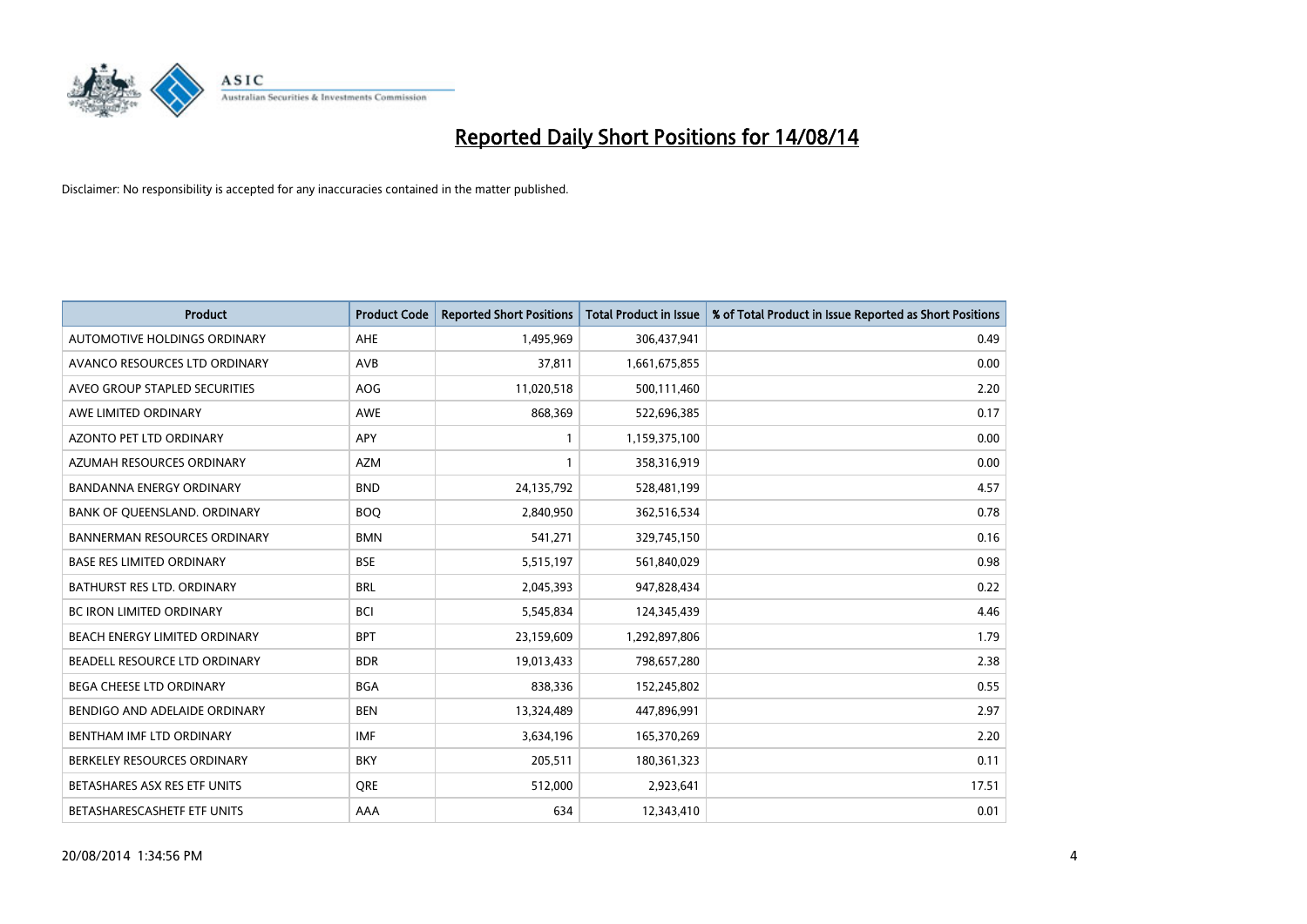

| <b>Product</b>                                | <b>Product Code</b> | <b>Reported Short Positions</b> | <b>Total Product in Issue</b> | % of Total Product in Issue Reported as Short Positions |
|-----------------------------------------------|---------------------|---------------------------------|-------------------------------|---------------------------------------------------------|
| <b>BHP BILLITON LIMITED ORDINARY</b>          | <b>BHP</b>          | 7,695,732                       | 3,211,691,105                 | 0.24                                                    |
| <b>BIGAIR GROUP LIMITED ORDINARY</b>          | <b>BGL</b>          | 52,726                          | 172,872,340                   | 0.03                                                    |
| <b>BILLABONG ORDINARY</b>                     | <b>BBG</b>          | 12,909,470                      | 990,370,034                   | 1.30                                                    |
| <b>BIONOMICS LIMITED ORDINARY</b>             | <b>BNO</b>          | 71,000                          | 417,356,567                   | 0.02                                                    |
| <b>BLACKHAM RESOURCES ORDINARY</b>            | <b>BLK</b>          | 128,700                         | 118,612,952                   | 0.11                                                    |
| <b>BLACKMORES LIMITED ORDINARY</b>            | <b>BKL</b>          | 2,576                           | 17,114,947                    | 0.02                                                    |
| <b>BLACKTHORN RESOURCES ORD US PROHIBITED</b> | <b>BTR</b>          | 3,967                           | 164,285,950                   | 0.00                                                    |
| <b>BLUESCOPE STEEL LTD ORDINARY</b>           | <b>BSL</b>          | 940,640                         | 558,848,896                   | 0.17                                                    |
| <b>BOART LONGYEAR ORDINARY</b>                | <b>BLY</b>          | 34,571,489                      | 461, 163, 412                 | 7.50                                                    |
| <b>BORAL LIMITED, ORDINARY</b>                | <b>BLD</b>          | 16,756,153                      | 782,736,249                   | 2.14                                                    |
| <b>BRADKEN LIMITED ORDINARY</b>               | <b>BKN</b>          | 13,205,485                      | 171,027,249                   | 7.72                                                    |
| <b>BRAMBLES LIMITED ORDINARY</b>              | <b>BXB</b>          | 1,532,414                       | 1,563,444,619                 | 0.10                                                    |
| <b>BREVILLE GROUP LTD ORDINARY</b>            | <b>BRG</b>          | 2,985,281                       | 130,095,322                   | 2.29                                                    |
| <b>BRICKWORKS LIMITED ORDINARY</b>            | <b>BKW</b>          | 96.494                          | 148,038,996                   | 0.07                                                    |
| BT INVESTMENT MNGMNT ORDINARY                 | <b>BTT</b>          | 295,200                         | 284,384,906                   | 0.10                                                    |
| <b>BURU ENERGY ORDINARY</b>                   | <b>BRU</b>          | 18,817,586                      | 298,505,530                   | 6.30                                                    |
| <b>BWP TRUST ORDINARY UNITS</b>               | <b>BWP</b>          | 7,179,200                       | 634,395,195                   | 1.13                                                    |
| CABCHARGE AUSTRALIA ORDINARY                  | CAB                 | 11,677,629                      | 120,430,683                   | 9.70                                                    |
| CALTEX AUSTRALIA ORDINARY                     | <b>CTX</b>          | 2,613,439                       | 270,000,000                   | 0.97                                                    |
| CAPE LAMBERT RES LTD ORDINARY                 | <b>CFE</b>          | 5,549,657                       | 632,227,857                   | 0.88                                                    |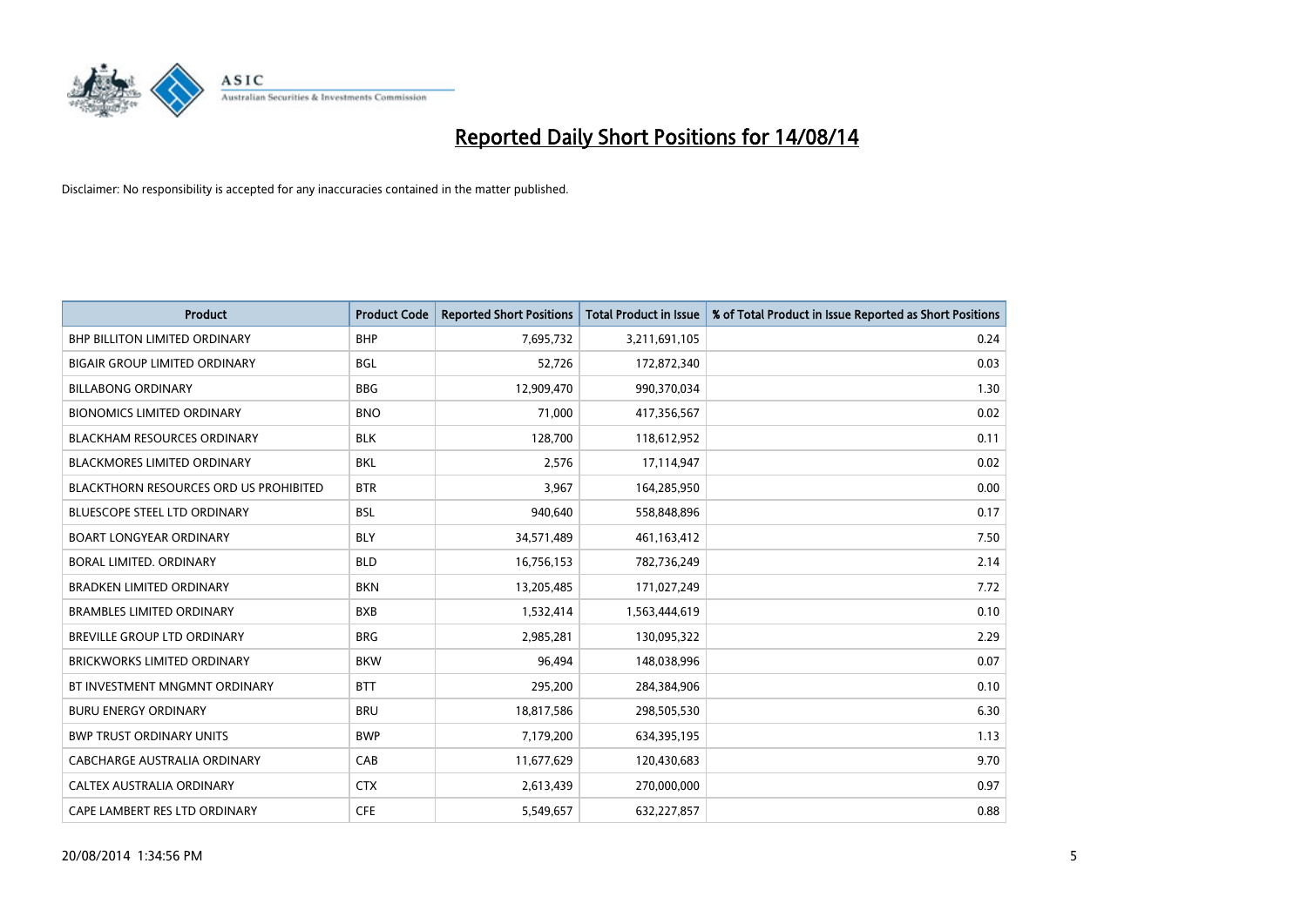

| <b>Product</b>                          | <b>Product Code</b> | <b>Reported Short Positions</b> | <b>Total Product in Issue</b> | % of Total Product in Issue Reported as Short Positions |
|-----------------------------------------|---------------------|---------------------------------|-------------------------------|---------------------------------------------------------|
| <b>CAPITOL HEALTH ORDINARY</b>          | CAJ                 | 359,639                         | 431,180,115                   | 0.08                                                    |
| <b>CARBINE RESOURCES ORDINARY</b>       | <b>CRB</b>          | 20,000                          | 140,017,394                   | 0.01                                                    |
| <b>CARDNO LIMITED ORDINARY</b>          | CDD                 | 8,189,587                       | 163,266,973                   | 5.02                                                    |
| CARINDALE PROPERTY UNIT                 | <b>CDP</b>          | 292                             | 70,000,000                    | 0.00                                                    |
| CARNARVON PETROLEUM ORDINARY            | <b>CVN</b>          | 734                             | 987,176,977                   | 0.00                                                    |
| CARSALES.COM LTD ORDINARY               | <b>CRZ</b>          | 7,596,622                       | 237,828,965                   | 3.19                                                    |
| CASH CONVERTERS ORDINARY                | CCV                 | 9,576,695                       | 428,886,124                   | 2.23                                                    |
| CEDAR WOODS PROP. ORDINARY              | <b>CWP</b>          | 119,246                         | 78,336,371                    | 0.15                                                    |
| CENTRAL PETROLEUM ORDINARY              | <b>CTP</b>          | 1,497,000                       | 348,718,957                   | 0.43                                                    |
| CFS RETAIL TRUST GRP STAPLED SECURITIES | <b>CFX</b>          | 59,156,303                      | 3,018,050,810                 | 1.96                                                    |
| CHALLENGER LIMITED ORDINARY             | <b>CGF</b>          | 222,675                         | 530,862,585                   | 0.04                                                    |
| CHANDLER MACLEOD LTD ORDINARY           | <b>CMG</b>          | 13,161                          | 547,985,086                   | 0.00                                                    |
| CHARTER HALL GROUP STAPLED US PROHIBIT. | <b>CHC</b>          | 618,583                         | 347,989,262                   | 0.18                                                    |
| <b>CHARTER HALL RETAIL UNITS</b>        | <b>COR</b>          | 10,226,129                      | 369,040,750                   | 2.77                                                    |
| <b>CHORUS LIMITED ORDINARY</b>          | CNU                 | 144,207                         | 396,369,767                   | 0.04                                                    |
| COAL OF AFRICA LTD ORDINARY             | <b>CZA</b>          | 426                             | 1,048,368,613                 | 0.00                                                    |
| COALSPUR MINES LTD ORDINARY             | <b>CPL</b>          | 2,496,076                       | 641,544,455                   | 0.39                                                    |
| COBAR CONSOLIDATED ORDINARY             | CCU                 | 100,000                         | 329,715,353                   | 0.03                                                    |
| COCA-COLA AMATIL ORDINARY               | <b>CCL</b>          | 11,630,107                      | 763,590,249                   | 1.52                                                    |
| COCHLEAR LIMITED ORDINARY               | <b>COH</b>          | 8,888,598                       | 57,062,020                    | 15.58                                                   |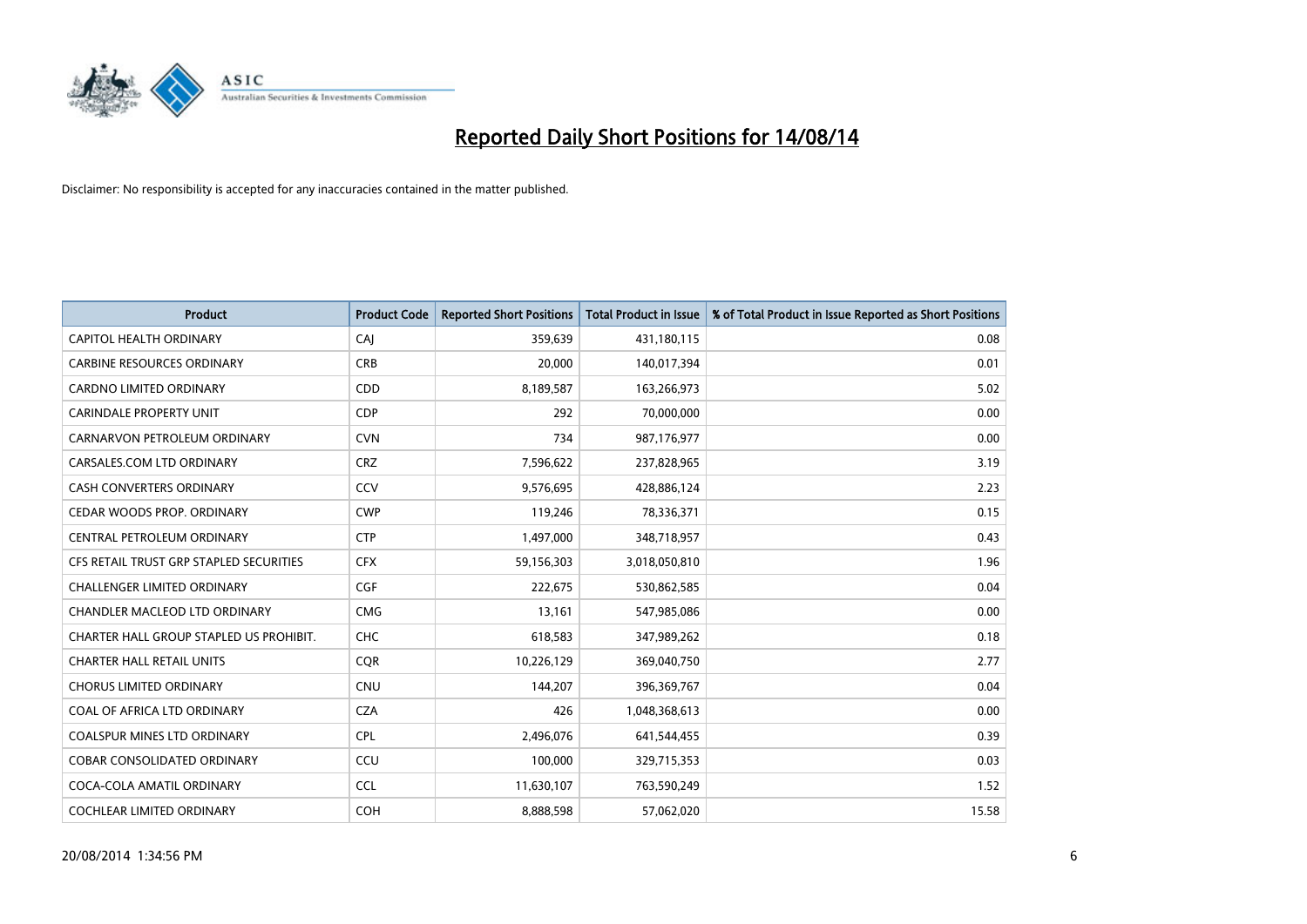

| <b>Product</b>                          | <b>Product Code</b> | <b>Reported Short Positions</b> | <b>Total Product in Issue</b> | % of Total Product in Issue Reported as Short Positions |
|-----------------------------------------|---------------------|---------------------------------|-------------------------------|---------------------------------------------------------|
| <b>COCKATOO COAL ORDINARY</b>           | <b>COK</b>          | 167,987                         | 4,560,196,928                 | 0.00                                                    |
| CODAN LIMITED ORDINARY                  | <b>CDA</b>          | 408,385                         | 176,969,924                   | 0.23                                                    |
| <b>COFFEY INTERNATIONAL ORDINARY</b>    | <b>COF</b>          | 7,994                           | 255,833,165                   | 0.00                                                    |
| <b>COKAL LTD ORDINARY</b>               | <b>CKA</b>          | 6,820                           | 471,103,926                   | 0.00                                                    |
| <b>COLLECTION HOUSE ORDINARY</b>        | <b>CLH</b>          | 2,167,600                       | 129,717,785                   | 1.67                                                    |
| <b>COLLINS FOODS LTD ORDINARY</b>       | <b>CKF</b>          | 100,000                         | 93,000,003                    | 0.11                                                    |
| COMMONWEALTH BANK, ORDINARY             | <b>CBA</b>          | 13,990,750                      | 1,621,319,194                 | 0.86                                                    |
| <b>COMPASS RESOURCES ORDINARY</b>       | <b>CMR</b>          | 7,472                           | 1,403,744,100                 | 0.00                                                    |
| COMPUTERSHARE LTD ORDINARY              | <b>CPU</b>          | 6,827,450                       | 556,203,079                   | 1.23                                                    |
| <b>COOPER ENERGY LTD ORDINARY</b>       | <b>COE</b>          | 119,473                         | 329,235,509                   | 0.04                                                    |
| <b>CORP TRAVEL LIMITED ORDINARY</b>     | <b>CTD</b>          | 419,984                         | 89,931,376                    | 0.47                                                    |
| <b>COVER-MORE GRP LTD ORDINARY</b>      | <b>CVO</b>          | 7,321,470                       | 317,750,000                   | 2.30                                                    |
| <b>CREDIT CORP GROUP ORDINARY</b>       | <b>CCP</b>          | 218,424                         | 46,131,882                    | 0.47                                                    |
| <b>CROMWELL PROP STAPLED SECURITIES</b> | <b>CMW</b>          | 10,859,471                      | 1,727,280,850                 | 0.63                                                    |
| <b>CROWE HORWATH AUS ORDINARY</b>       | <b>CRH</b>          | 463,755                         | 273,005,429                   | 0.17                                                    |
| CROWN RESORTS LTD ORDINARY              | <b>CWN</b>          | 5,889,611                       | 728,394,185                   | 0.81                                                    |
| <b>CSG LIMITED ORDINARY</b>             | <b>CSV</b>          | 128,800                         | 279,140,492                   | 0.05                                                    |
| <b>CSL LIMITED ORDINARY</b>             | <b>CSL</b>          | 1,247,452                       | 474,588,196                   | 0.26                                                    |
| <b>CSR LIMITED ORDINARY</b>             | <b>CSR</b>          | 19,669,790                      | 506,000,315                   | 3.89                                                    |
| <b>CUDECO LIMITED ORDINARY</b>          | CDU                 | 8,230,471                       | 235,425,143                   | 3.50                                                    |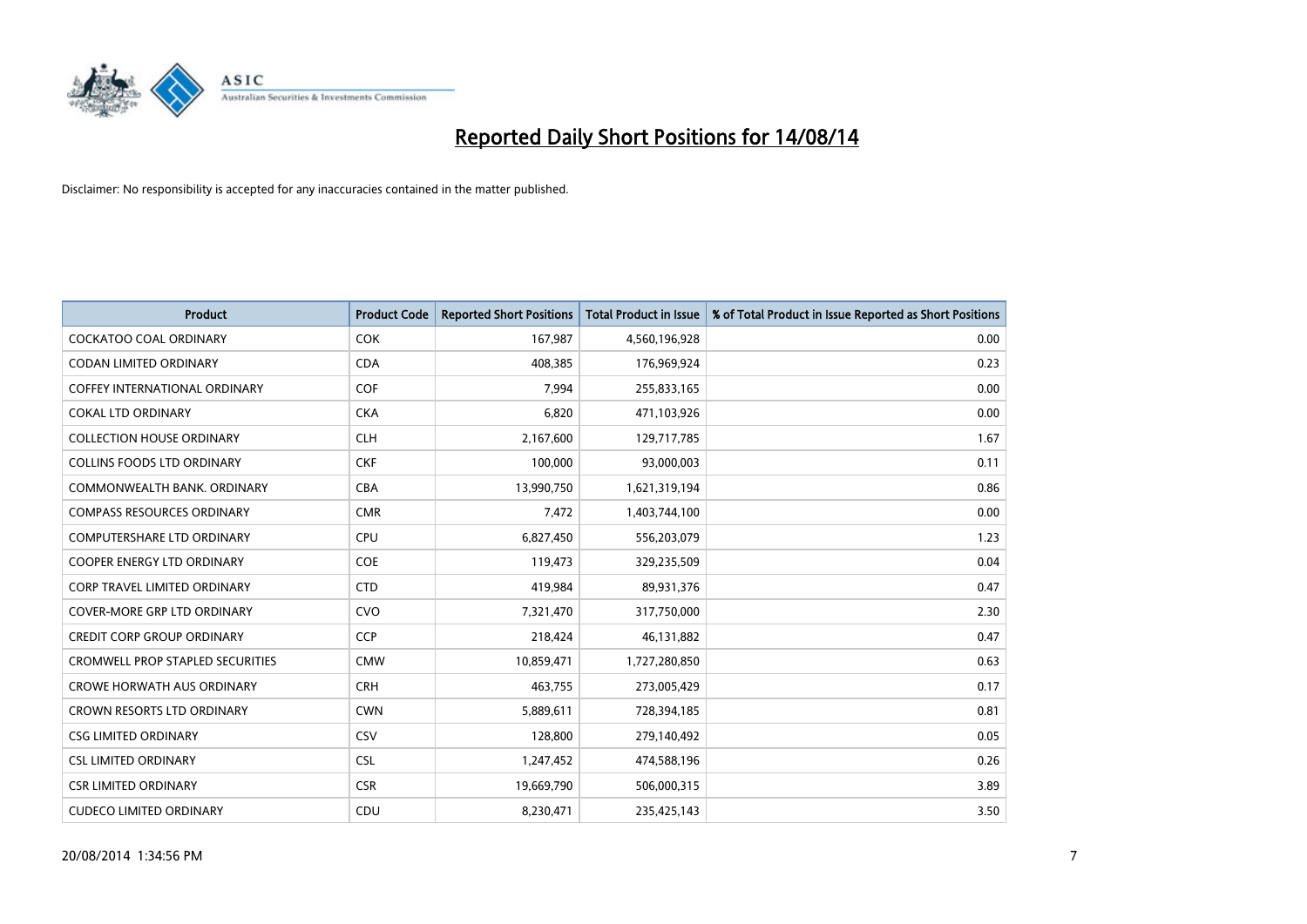

| <b>Product</b>                       | <b>Product Code</b> | <b>Reported Short Positions</b> | <b>Total Product in Issue</b> | % of Total Product in Issue Reported as Short Positions |
|--------------------------------------|---------------------|---------------------------------|-------------------------------|---------------------------------------------------------|
| DART ENERGY LTD ORDINARY             | <b>DTE</b>          | 22,304,393                      | 1,108,752,733                 | 2.01                                                    |
| DATA#3 LIMITED ORDINARY              | <b>DTL</b>          | 210,977                         | 153,974,950                   | 0.14                                                    |
| <b>DECMIL GROUP LIMITED ORDINARY</b> | <b>DCG</b>          | 2,536,330                       | 168,657,794                   | 1.50                                                    |
| DEEP YELLOW LIMITED ORDINARY         | <b>DYL</b>          | 947                             | 1,708,965,890                 | 0.00                                                    |
| DEXUS PROPERTY GROUP STAPLED UNITS   | <b>DXS</b>          | 22,954,850                      | 5,433,110,810                 | 0.42                                                    |
| DICK SMITH HLDGS ORDINARY            | <b>DSH</b>          | 21,099,316                      | 236,511,364                   | 8.92                                                    |
| DISCOVERY METALS LTD ORDINARY        | <b>DML</b>          | 1,277,631                       | 644,039,581                   | 0.20                                                    |
| DOMINO PIZZA ENTERPR ORDINARY        | <b>DMP</b>          | 1,954,942                       | 85,933,273                    | 2.27                                                    |
| DONACO INTERNATIONAL ORDINARY        | <b>DNA</b>          | 2,864,273                       | 460,293,231                   | 0.62                                                    |
| DORAY MINERALS LTD ORDINARY          | <b>DRM</b>          | 132,126                         | 164,759,256                   | 0.08                                                    |
| DOWNER EDI LIMITED ORDINARY          | <b>DOW</b>          | 20,923,160                      | 435,399,975                   | 4.81                                                    |
| DRILLSEARCH ENERGY ORDINARY          | <b>DLS</b>          | 18,044,827                      | 446,058,999                   | 4.05                                                    |
| DUET GROUP STAPLED US PROHIBIT.      | <b>DUE</b>          | 6,358,230                       | 1,317,809,323                 | 0.48                                                    |
| DUKETON MINING ORDINARY              | <b>DKM</b>          | 4,710                           | 82,524,812                    | 0.01                                                    |
| DULUXGROUP LIMITED ORDINARY          | <b>DLX</b>          | 440,470                         | 383,503,942                   | 0.11                                                    |
| DWS LTD ORDINARY                     | <b>DWS</b>          | 195,096                         | 132,362,763                   | 0.15                                                    |
| ECHO ENTERTAINMENT ORDINARY          | EGP                 | 6,119,397                       | 825,672,730                   | 0.74                                                    |
| <b>ELDERS LIMITED ORDINARY</b>       | <b>ELD</b>          | 19,146,462                      | 455,013,329                   | 4.21                                                    |
| ELEMENTAL MINERALS ORDINARY          | <b>ELM</b>          | 94,536                          | 315,663,391                   | 0.03                                                    |
| <b>EMECO HOLDINGS ORDINARY</b>       | EHL                 | 7,817,548                       | 599,675,707                   | 1.30                                                    |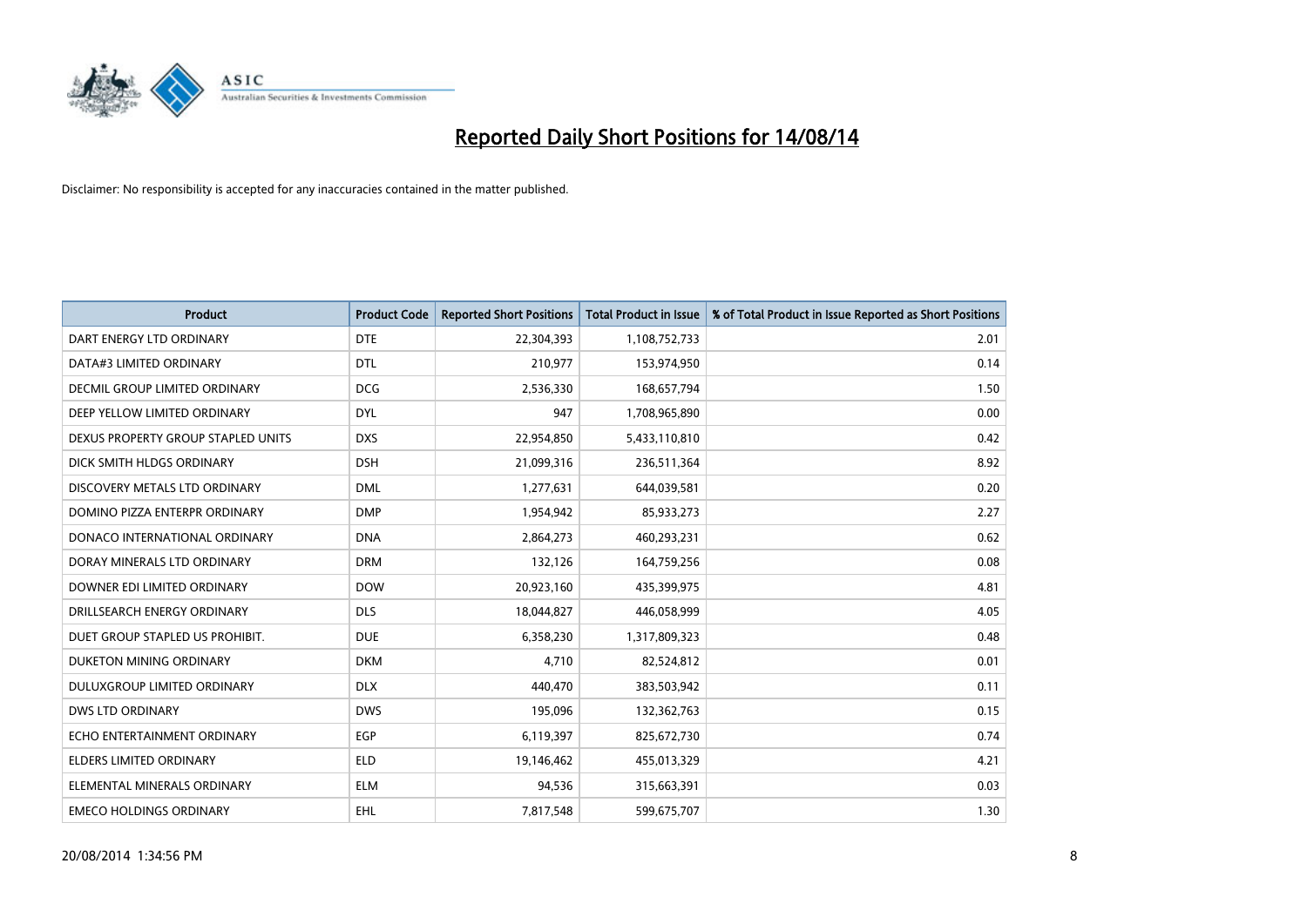

| <b>Product</b>                         | <b>Product Code</b> | <b>Reported Short Positions</b> | <b>Total Product in Issue</b> | % of Total Product in Issue Reported as Short Positions |
|----------------------------------------|---------------------|---------------------------------|-------------------------------|---------------------------------------------------------|
| <b>ENDEAVOUR MIN CORP CDI 1:1</b>      | <b>EVR</b>          | 36,965                          | 50,014,634                    | 0.07                                                    |
| <b>ENERGY DEVELOPMENTS ORDINARY</b>    | <b>ENE</b>          | 812,000                         | 169,673,095                   | 0.48                                                    |
| <b>ENERGY RESOURCES ORDINARY 'A'</b>   | <b>ERA</b>          | 10,905,442                      | 517,725,062                   | 2.11                                                    |
| ENERGY WORLD CORPOR. ORDINARY          | <b>EWC</b>          | 43,031,590                      | 1,734,166,672                 | 2.48                                                    |
| <b>ENVESTRA LIMITED ORDINARY</b>       | <b>ENV</b>          | 127,966                         | 1,796,808,474                 | 0.01                                                    |
| EQUATORIAL RES LTD ORDINARY            | EQX                 | 174                             | 122,185,353                   | 0.00                                                    |
| EQUITY TRUSTEES ORDINARY               | EQT                 | 248,619                         | 19,105,788                    | 1.30                                                    |
| ERM POWER LIMITED ORDINARY             | EPW                 | 798,668                         | 239,269,727                   | 0.33                                                    |
| ESERVGLOBAL LIMITED ORDINARY           | ESV                 | 9,394                           | 254,045,997                   | 0.00                                                    |
| EVOLUTION MINING LTD ORDINARY          | <b>EVN</b>          | 28,522,786                      | 712,493,836                   | 4.00                                                    |
| FAIRFAX MEDIA LTD ORDINARY             | <b>FXI</b>          | 60,604,986                      | 2,351,955,725                 | 2.58                                                    |
| <b>FANTASTIC HOLDINGS ORDINARY</b>     | <b>FAN</b>          | 42,122                          | 103,068,398                   | 0.04                                                    |
| FAR LTD ORDINARY                       | FAR                 | 2,571,150                       | 2,699,846,742                 | 0.10                                                    |
| FEDERATION CNTRES ORD/UNIT STAPLED SEC | <b>FDC</b>          | 616,512                         | 1,427,641,565                 | 0.04                                                    |
| FINBAR GROUP LIMITED ORDINARY          | FRI                 | 11,736                          | 227,018,204                   | 0.01                                                    |
| FISHER & PAYKEL H. ORDINARY            | <b>FPH</b>          | 6,984                           | 555,603,106                   | 0.00                                                    |
| FLEETWOOD CORP ORDINARY                | <b>FWD</b>          | 2,157,491                       | 60,581,211                    | 3.56                                                    |
| FLETCHER BUILDING ORDINARY             | <b>FBU</b>          | 1,751,821                       | 687,854,788                   | 0.25                                                    |
| FLEXIGROUP LIMITED ORDINARY            | <b>FXL</b>          | 3,854,861                       | 304,096,060                   | 1.27                                                    |
| FLIGHT CENTRE TRAVEL ORDINARY          | <b>FLT</b>          | 5,725,747                       | 100,576,977                   | 5.69                                                    |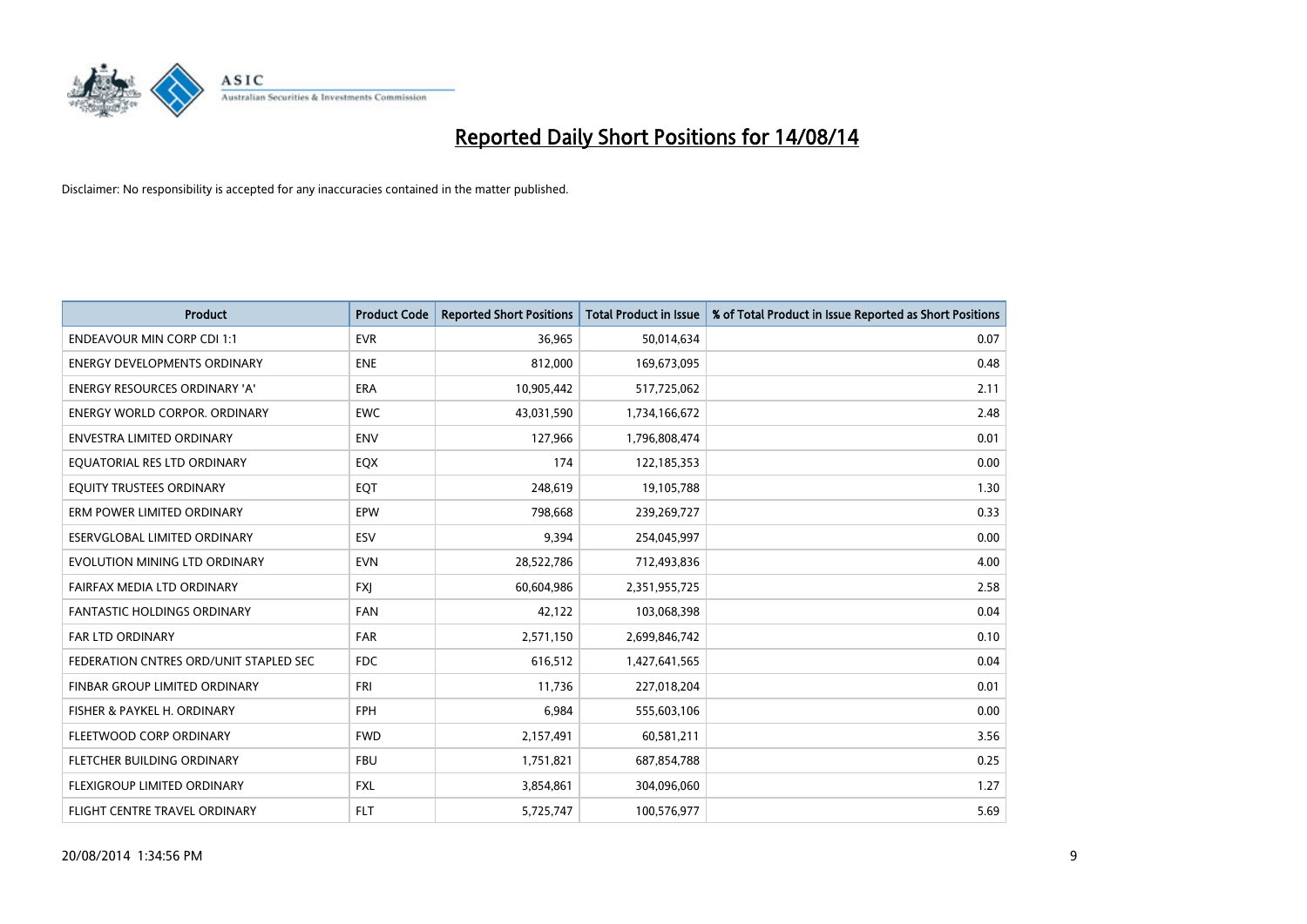

| <b>Product</b>                             | <b>Product Code</b> | <b>Reported Short Positions</b> | <b>Total Product in Issue</b> | % of Total Product in Issue Reported as Short Positions |
|--------------------------------------------|---------------------|---------------------------------|-------------------------------|---------------------------------------------------------|
| <b>FLINDERS MINES LTD ORDINARY</b>         | <b>FMS</b>          | 12,900,000                      | 2,400,995,602                 | 0.54                                                    |
| FOCUS MINERALS LTD ORDINARY                | <b>FML</b>          | 7,569,753                       | 9,137,375,877                 | 0.08                                                    |
| <b>FOLKESTONE EDU TRUST UNITS</b>          | <b>FET</b>          | 3,747                           | 205,069,661                   | 0.00                                                    |
| FONTERRA SHARE FUND ORDINARY UNITS         | <b>FSF</b>          | 83                              | 109,777,717                   | 0.00                                                    |
| <b>FORTESCUE METALS GRP ORDINARY</b>       | <b>FMG</b>          | 230,568,629                     | 3,113,798,151                 | 7.40                                                    |
| FREEDOM FOOD LTD ORDINARY                  | <b>FNP</b>          | 3,870                           | 150,645,371                   | 0.00                                                    |
| <b>G.U.D. HOLDINGS ORDINARY</b>            | GUD                 | 2,978,050                       | 70,939,492                    | 4.20                                                    |
| <b>G8 EDUCATION LIMITED ORDINARY</b>       | <b>GEM</b>          | 15,378,291                      | 332,073,918                   | 4.63                                                    |
| <b>GALAXY RESOURCES ORDINARY</b>           | GXY                 | 11,963                          | 1,064,493,083                 | 0.00                                                    |
| <b>GDI PROPERTY GRP STAPLED SECURITIES</b> | GDI                 | 168,323                         | 567,575,025                   | 0.03                                                    |
| <b>GENWORTH MORTGAGE ORDINARY</b>          | <b>GMA</b>          | 470,788                         | 650,000,000                   | 0.07                                                    |
| <b>GEODYNAMICS LIMITED ORDINARY</b>        | GDY                 | 819                             | 435,880,130                   | 0.00                                                    |
| <b>GINDALBIE METALS LTD ORDINARY</b>       | GBG                 | 34,832,500                      | 1,494,884,657                 | 2.33                                                    |
| <b>GOLD ROAD RES LTD ORDINARY</b>          | GOR                 | 1,168,521                       | 515,419,042                   | 0.23                                                    |
| <b>GOODMAN FIELDER, ORDINARY</b>           | <b>GFF</b>          | 12,892,852                      | 1,955,559,207                 | 0.66                                                    |
| <b>GOODMAN GROUP STAPLED</b>               | GMG                 | 8,914,970                       | 1,727,685,976                 | 0.52                                                    |
| <b>GPT GROUP STAPLED SEC.</b>              | GPT                 | 3,517,310                       | 1,685,460,955                 | 0.21                                                    |
| <b>GRAINCORP LIMITED A CLASS ORDINARY</b>  | <b>GNC</b>          | 12,065,598                      | 228,855,628                   | 5.27                                                    |
| <b>GRANGE RESOURCES, ORDINARY</b>          | GRR                 | 5,314,845                       | 1,157,097,869                 | 0.46                                                    |
| <b>GREENCROSS LIMITED ORDINARY</b>         | <b>GXL</b>          | 2,545,341                       | 110,654,390                   | 2.30                                                    |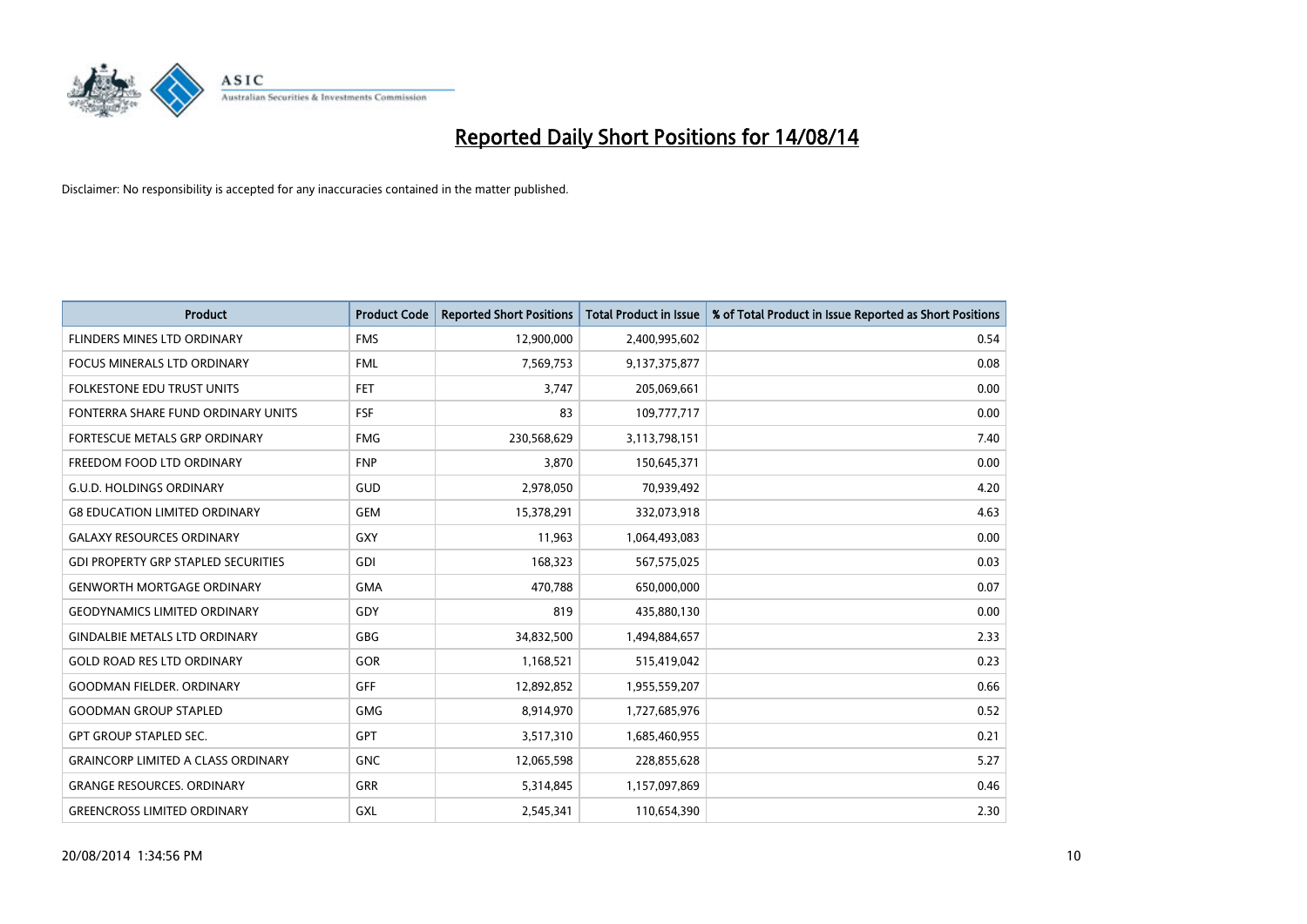

| <b>Product</b>                                   | <b>Product Code</b> | <b>Reported Short Positions</b> | <b>Total Product in Issue</b> | % of Total Product in Issue Reported as Short Positions |
|--------------------------------------------------|---------------------|---------------------------------|-------------------------------|---------------------------------------------------------|
| <b>GREENLAND MIN EN LTD ORDINARY</b>             | GGG                 | 6,108,984                       | 668,464,377                   | 0.91                                                    |
| <b>GREENLAND MIN EN LTD RIGHTS 26-JUN-14</b>     | GGGR                | 4,630                           | 88,685,050                    | 0.01                                                    |
| <b>GROWTHPOINT PROPERTY ORD/UNIT STAPLED SEC</b> | GOZ                 | 22,625                          | 540,115,360                   | 0.00                                                    |
| <b>GRYPHON MINERALS LTD ORDINARY</b>             | GRY                 | 4,418,086                       | 401,115,935                   | 1.10                                                    |
| <b>GUILDFORD COAL LTD ORDINARY</b>               | <b>GUF</b>          | 522,502                         | 845,190,354                   | 0.06                                                    |
| <b>GWA GROUP LTD ORDINARY</b>                    | <b>GWA</b>          | 16,873,263                      | 306,533,770                   | 5.50                                                    |
| <b>HARVEY NORMAN ORDINARY</b>                    | <b>HVN</b>          | 51,394,503                      | 1,062,316,784                 | 4.84                                                    |
| <b>HENDERSON GROUP CDI 1:1</b>                   | <b>HGG</b>          | 2,042,357                       | 664,599,011                   | 0.31                                                    |
| HFA HOLDINGS LIMITED ORDINARY                    | <b>HFA</b>          | 3,070,809                       | 162,147,897                   | 1.89                                                    |
| HIGHFIELD RES LTD ORDINARY                       | <b>HFR</b>          | 46,083                          | 155,825,003                   | 0.03                                                    |
| HILLS LTD ORDINARY                               | <b>HIL</b>          | 100,705                         | 234,192,711                   | 0.04                                                    |
| HORIZON OIL LIMITED ORDINARY                     | <b>HZN</b>          | 43,517,531                      | 1,301,981,265                 | 3.34                                                    |
| <b>HOTEL PROPERTY STAPLED</b>                    | <b>HPI</b>          | 8,358                           | 132,870,000                   | 0.01                                                    |
| <b>IBUY GROUP LTD ORDINARY</b>                   | <b>IBY</b>          | 13,988                          | 426,069,834                   | 0.00                                                    |
| ICAR ASIA LTD ORDINARY                           | ICQ                 | 66,481                          | 122,502,174                   | 0.05                                                    |
| <b>ICON ENERGY LIMITED ORDINARY</b>              | <b>ICN</b>          | 806,640                         | 615,774,351                   | 0.13                                                    |
| <b>IINET LIMITED ORDINARY</b>                    | <b>IIN</b>          | 7,637,184                       | 161,238,847                   | 4.74                                                    |
| <b>ILUKA RESOURCES ORDINARY</b>                  | ILU                 | 44,436,903                      | 418,700,517                   | 10.61                                                   |
| <b>IMDEX LIMITED ORDINARY</b>                    | <b>IMD</b>          | 3,098,910                       | 212,110,368                   | 1.46                                                    |
| IMX RESOURCES LTD ORDINARY                       | <b>IXR</b>          | 1                               | 451,497,138                   | 0.00                                                    |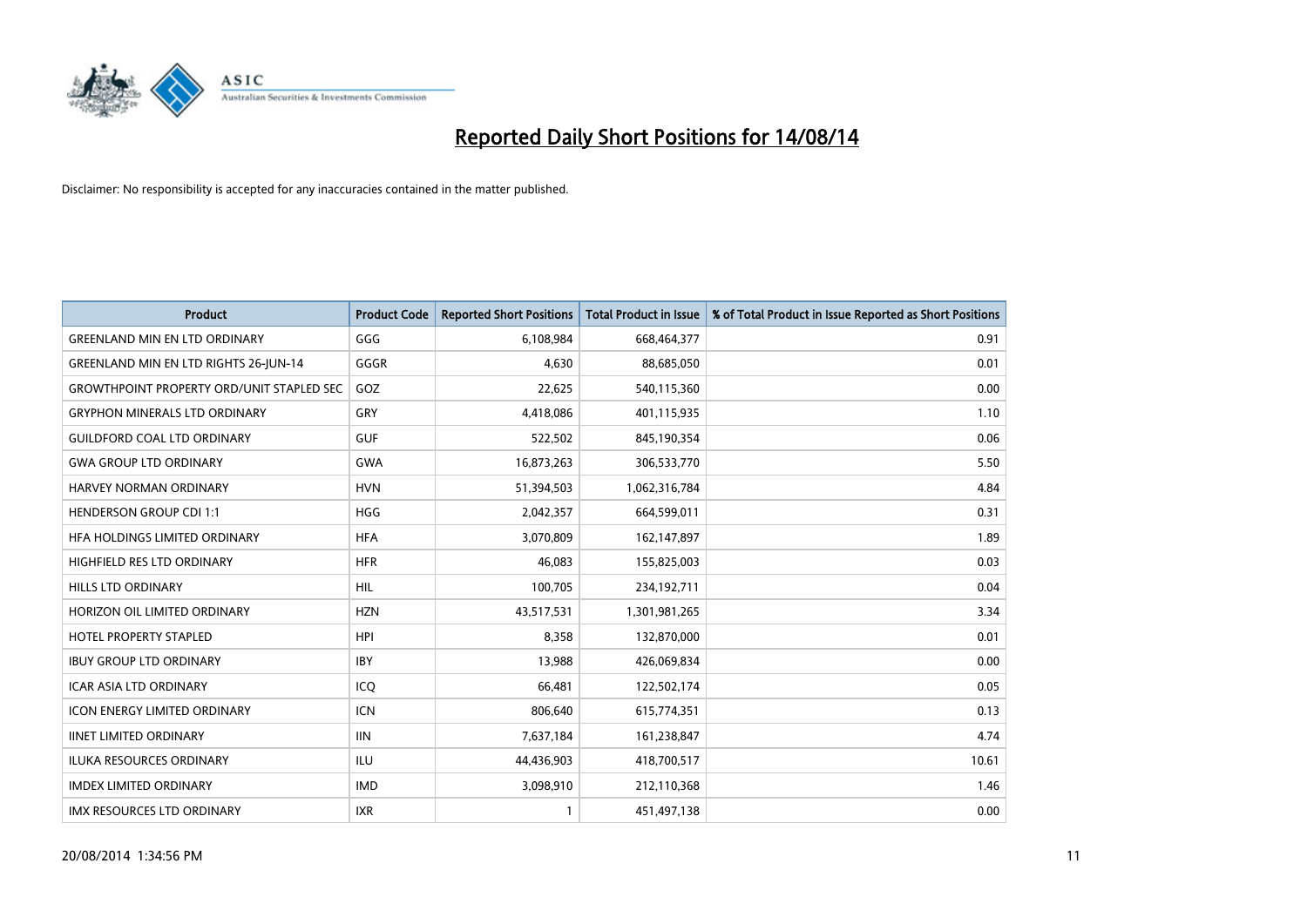

| <b>Product</b>                                | <b>Product Code</b> | <b>Reported Short Positions</b> | <b>Total Product in Issue</b> | % of Total Product in Issue Reported as Short Positions |
|-----------------------------------------------|---------------------|---------------------------------|-------------------------------|---------------------------------------------------------|
| <b>INCITEC PIVOT ORDINARY</b>                 | <b>IPL</b>          | 37,631,662                      | 1,654,998,197                 | 2.27                                                    |
| INDEPENDENCE GROUP ORDINARY                   | <b>IGO</b>          | 245,408                         | 234,253,306                   | 0.10                                                    |
| <b>INDOPHIL RESOURCES ORDINARY</b>            | <b>IRN</b>          | 2,181,344                       | 1,203,146,194                 | 0.18                                                    |
| <b>INDUSTRIA REIT STAPLED</b>                 | <b>IDR</b>          | 110,010                         | 125,000,001                   | 0.09                                                    |
| <b>INFIGEN ENERGY STAPLED SECURITIES</b>      | <b>IFN</b>          | 2,438,972                       | 764,993,434                   | 0.32                                                    |
| INGENIA GROUP STAPLED SECURITIES              | <b>INA</b>          | 2,064,095                       | 678,058,232                   | 0.30                                                    |
| <b>INSURANCE AUSTRALIA ORDINARY</b>           | IAG                 | 9,324,409                       | 2,341,618,048                 | 0.40                                                    |
| <b>INTREPID MINES ORDINARY</b>                | <b>IAU</b>          | 3,709,296                       | 557,420,429                   | 0.67                                                    |
| <b>INVESTA OFFICE FUND STAPLED SECURITIES</b> | <b>IOF</b>          | 1,014,088                       | 614,047,458                   | 0.17                                                    |
| <b>INVOCARE LIMITED ORDINARY</b>              | <b>IVC</b>          | 6,305,790                       | 110,030,298                   | 5.73                                                    |
| <b>IOOF HOLDINGS LTD ORDINARY</b>             | IFL                 | 14,229,611                      | 232,118,034                   | 6.13                                                    |
| <b>IPROPERTY GROUP LTD ORDINARY</b>           | <b>IPP</b>          | 3,207,007                       | 181,703,204                   | 1.76                                                    |
| <b>IRESS LIMITED ORDINARY</b>                 | <b>IRE</b>          | 6,287,703                       | 159,097,319                   | 3.95                                                    |
| <b>IRON ORE HOLDINGS ORDINARY</b>             | <b>IOH</b>          | 16,649                          | 161,174,005                   | 0.01                                                    |
| <b>ISELECT LTD ORDINARY</b>                   | <b>ISU</b>          | 1,607,598                       | 260,889,894                   | 0.62                                                    |
| <b>ISENTIA GROUP LTD ORDINARY</b>             | <b>ISD</b>          | 16,536                          | 200,000,001                   | 0.01                                                    |
| JAMES HARDIE INDUST CHESS DEPOSITARY INT      | <b>IHX</b>          | 4,893,866                       | 444,867,063                   | 1.10                                                    |
| <b>JAPARA HEALTHCARE LT ORDINARY</b>          | <b>IHC</b>          | 3,545,155                       | 262,500,000                   | 1.35                                                    |
| <b>JB HI-FI LIMITED ORDINARY</b>              | <b>IBH</b>          | 11,467,764                      | 98,947,309                    | 11.59                                                   |
| K2 ASSET MGMT HLDGS ORDINARY                  | <b>KAM</b>          | 9,143                           | 233,505,798                   | 0.00                                                    |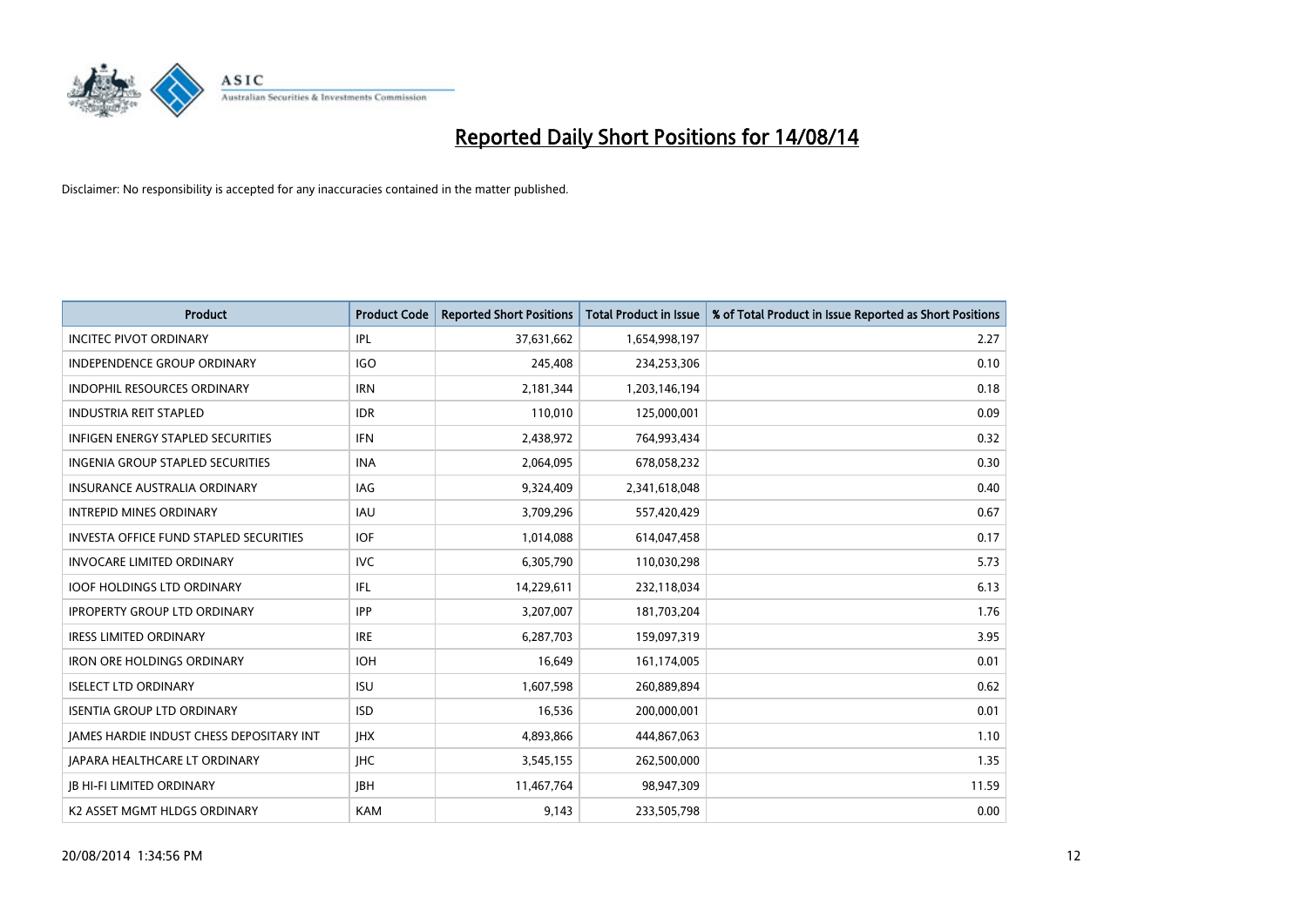

| <b>Product</b>                        | <b>Product Code</b> | <b>Reported Short Positions</b> | <b>Total Product in Issue</b> | % of Total Product in Issue Reported as Short Positions |
|---------------------------------------|---------------------|---------------------------------|-------------------------------|---------------------------------------------------------|
| <b>KAGARA LTD ORDINARY</b>            | KZL                 | 34,720                          | 798,953,117                   | 0.00                                                    |
| KAROON GAS AUSTRALIA ORDINARY         | <b>KAR</b>          | 19,283,006                      | 255,841,581                   | 7.54                                                    |
| KATHMANDU HOLD LTD ORDINARY           | <b>KMD</b>          | 2,229,940                       | 200,633,469                   | 1.11                                                    |
| <b>KBL MINING LIMITED ORDINARY</b>    | <b>KBL</b>          | 1,820                           | 393,535,629                   | 0.00                                                    |
| KINGSGATE CONSOLID, ORDINARY          | <b>KCN</b>          | 9,051,593                       | 223,584,937                   | 4.05                                                    |
| KINGSROSE MINING LTD ORDINARY         | <b>KRM</b>          | 478,836                         | 358,611,493                   | 0.13                                                    |
| KOGI IRON LTD ORDINARY                | <b>KFE</b>          | 918,965                         | 376,669,836                   | 0.24                                                    |
| LEIGHTON HOLDINGS ORDINARY            | LEI                 | 6,302,172                       | 338,503,563                   | 1.86                                                    |
| LEND LEASE GROUP UNIT/ORD STAPLED     | <b>LLC</b>          | 1,865,995                       | 577,475,833                   | 0.32                                                    |
| LIFESTYLE COMMUNIT, ORDINARY          | <b>LIC</b>          | 4,000                           | 99,970,131                    | 0.00                                                    |
| LIQUEFIED NATURAL ORDINARY            | LNG                 | 6,161,144                       | 461,402,201                   | 1.34                                                    |
| <b>LOGICAMMS LIMITED ORDINARY</b>     | <b>LCM</b>          | 6,321                           | 71,178,179                    | 0.01                                                    |
| LONESTAR RESO LTD ORDINARY            | <b>LNR</b>          | 1,761,560                       | 752,187,211                   | 0.23                                                    |
| LYNAS CORPORATION ORDINARY            | <b>LYC</b>          | 134,474,504                     | 2,333,661,566                 | 5.76                                                    |
| <b>M2 GRP LTD ORDINARY</b>            | <b>MTU</b>          | 12,962,154                      | 180,491,516                   | 7.18                                                    |
| MACA LIMITED ORDINARY                 | <b>MLD</b>          | 731,832                         | 202,676,373                   | 0.36                                                    |
| MACMAHON HOLDINGS ORDINARY            | MAH                 | 1,686,198                       | 1,261,699,966                 | 0.13                                                    |
| MACO ATLAS ROADS GRP ORDINARY STAPLED | <b>MOA</b>          | 3,060,114                       | 505,692,079                   | 0.61                                                    |
| MACQUARIE GROUP LTD ORDINARY          | MQG                 | 1,183,915                       | 321,194,763                   | 0.37                                                    |
| MAGELLAN FIN GRP LTD ORDINARY         | <b>MFG</b>          | 3,935,457                       | 158,842,157                   | 2.48                                                    |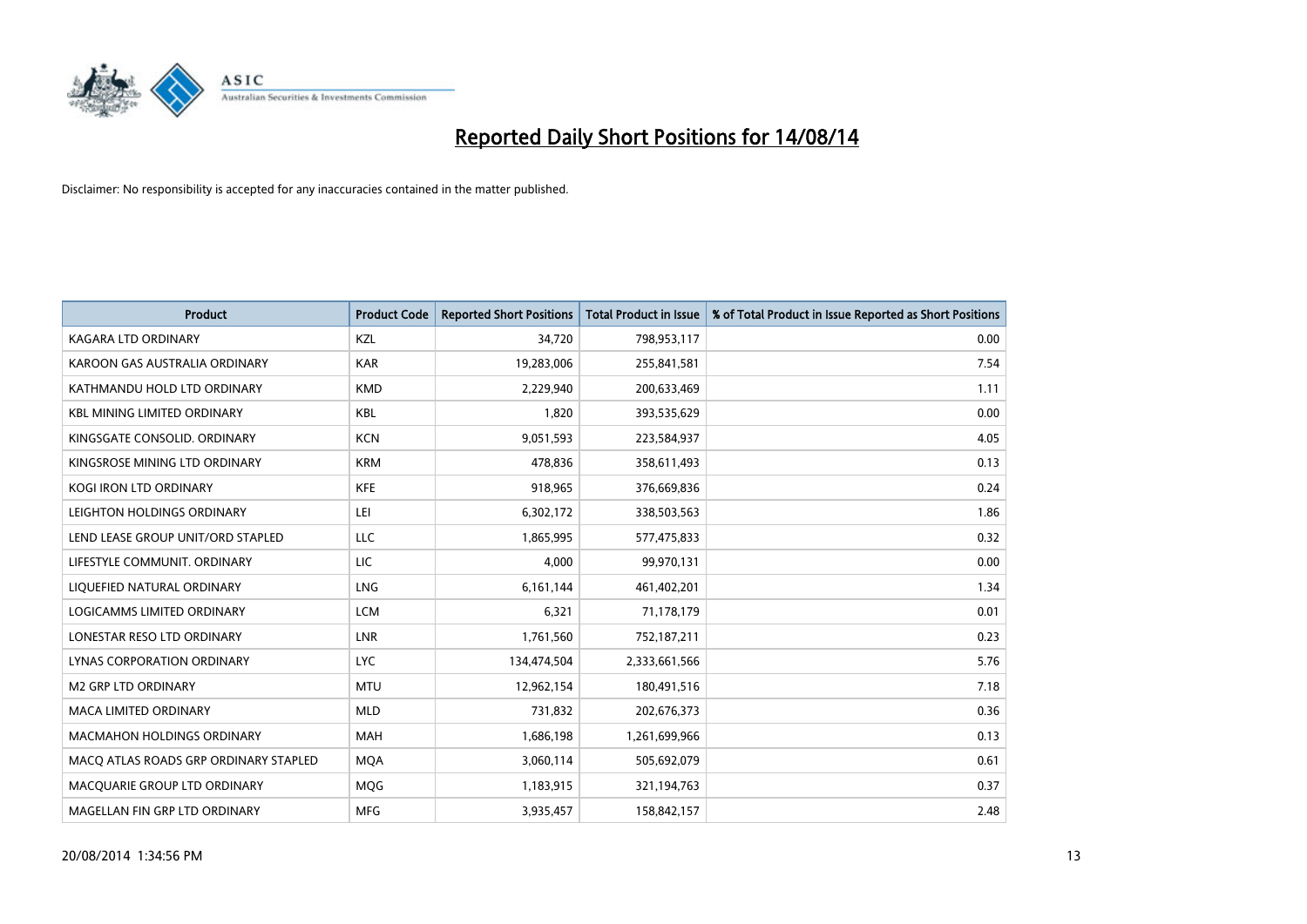

| <b>Product</b>                       | <b>Product Code</b> | <b>Reported Short Positions</b> | <b>Total Product in Issue</b> | % of Total Product in Issue Reported as Short Positions |
|--------------------------------------|---------------------|---------------------------------|-------------------------------|---------------------------------------------------------|
| MAGELLAN FLAGSHIP ORDINARY           | <b>MFF</b>          | 103,097                         | 355,298,730                   | 0.03                                                    |
| <b>MATRIX C &amp; E LTD ORDINARY</b> | <b>MCE</b>          | 2,651,103                       | 94,555,428                    | 2.80                                                    |
| MAVERICK DRILLING ORDINARY           | <b>MAD</b>          | 5,587,182                       | 533,885,763                   | 1.05                                                    |
| <b>MAXITRANS INDUSTRIES ORDINARY</b> | <b>MXI</b>          | 266,783                         | 185,075,653                   | 0.14                                                    |
| MAYNE PHARMA LTD ORDINARY            | <b>MYX</b>          | 4,381,834                       | 586,651,477                   | 0.75                                                    |
| MCMILLAN SHAKESPEARE ORDINARY        | <b>MMS</b>          | 1,043,138                       | 74,523,965                    | 1.40                                                    |
| <b>MCPHERSON'S LTD ORDINARY</b>      | <b>MCP</b>          | 68,260                          | 95,434,645                    | 0.07                                                    |
| MEDUSA MINING LTD ORDINARY           | <b>MML</b>          | 7,415,167                       | 207,794,301                   | 3.57                                                    |
| MELBOURNE IT LIMITED ORDINARY        | <b>MLB</b>          | 11,022                          | 92,944,392                    | 0.01                                                    |
| <b>MERMAID MARINE ORDINARY</b>       | <b>MRM</b>          | 11,209,336                      | 366,766,098                   | 3.06                                                    |
| MESOBLAST LIMITED ORDINARY           | <b>MSB</b>          | 23,035,414                      | 321,640,094                   | 7.16                                                    |
| METALS X LIMITED ORDINARY            | <b>MLX</b>          | 1,122,523                       | 1,655,386,110                 | 0.07                                                    |
| METCASH LIMITED ORDINARY             | <b>MTS</b>          | 123,761,597                     | 903,309,574                   | 13.70                                                   |
| MIGHTY RIVER POWER ORDINARY          | <b>MYT</b>          | 3,806,804                       | 1,400,012,517                 | 0.27                                                    |
| MINCOR RESOURCES NL ORDINARY         | <b>MCR</b>          | 1,035,805                       | 188,208,274                   | 0.55                                                    |
| MINERAL DEPOSITS ORDINARY            | <b>MDL</b>          | 902,800                         | 103,538,786                   | 0.87                                                    |
| MINERAL RESOURCES. ORDINARY          | <b>MIN</b>          | 16,179,162                      | 186,556,246                   | 8.67                                                    |
| MINT WIRELESS ORDINARY               | <b>MNW</b>          | 961,519                         | 470,372,395                   | 0.20                                                    |
| MIRABELA NICKEL LTD ORDINARY         | <b>MBN</b>          | 36,643                          | 929,710,216                   | 0.00                                                    |
| MIRVAC GROUP STAPLED SECURITIES      | <b>MGR</b>          | 3,225,155                       | 3,692,279,772                 | 0.09                                                    |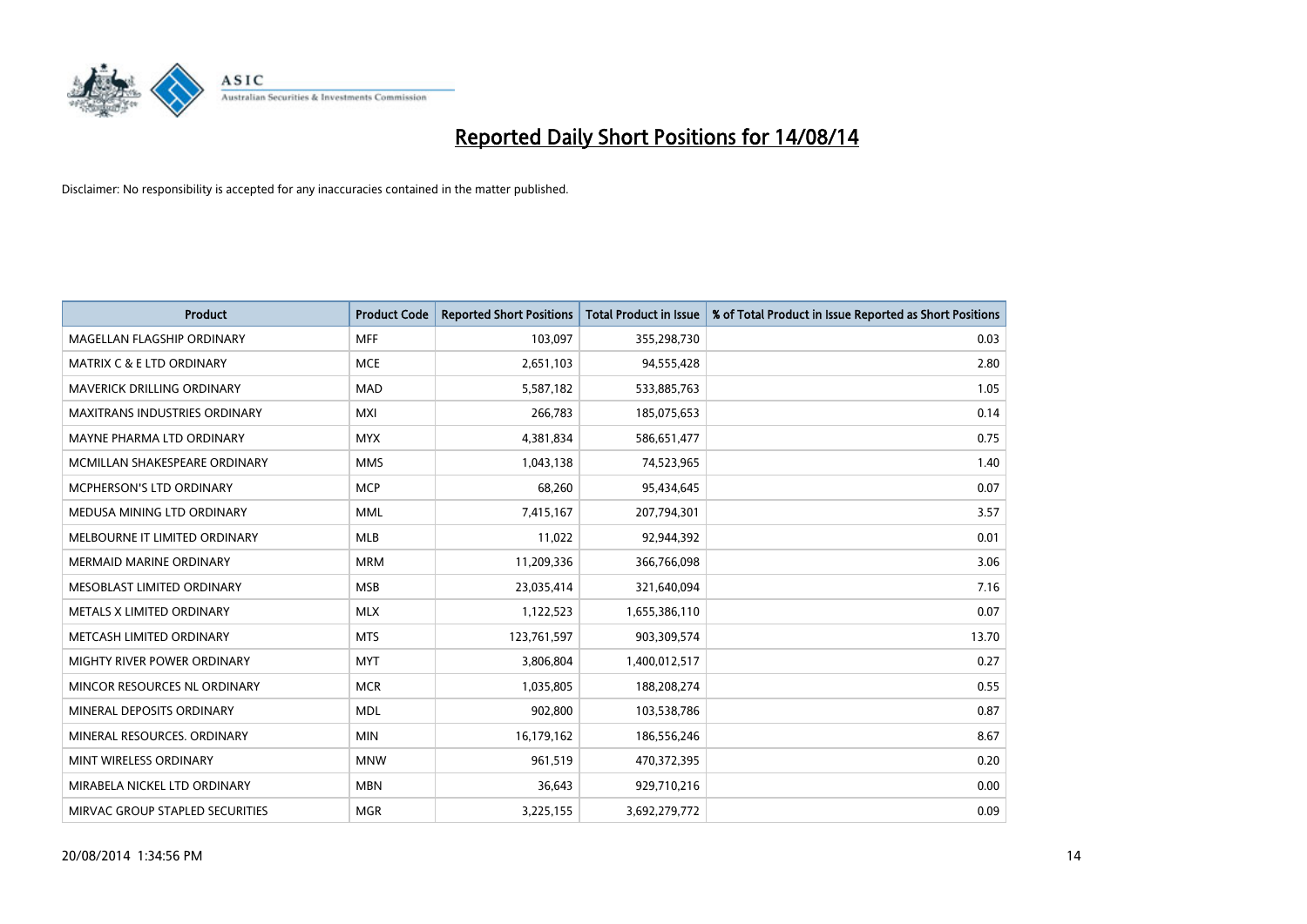

| <b>Product</b>                     | <b>Product Code</b> | <b>Reported Short Positions</b> | <b>Total Product in Issue</b> | % of Total Product in Issue Reported as Short Positions |
|------------------------------------|---------------------|---------------------------------|-------------------------------|---------------------------------------------------------|
| MOBILE EMBRACE LTD ORDINARY        | <b>MBE</b>          | 28,000                          | 375,710,098                   | 0.01                                                    |
| MOLOPO ENERGY LTD ORDINARY         | <b>MPO</b>          | 11,118                          | 248,705,730                   | 0.00                                                    |
| <b>MONADELPHOUS GROUP ORDINARY</b> | <b>MND</b>          | 7,395,948                       | 92,679,570                    | 7.98                                                    |
| MONASH IVF GROUP LTD ORDINARY      | MVF                 | 1,649,653                       | 231,081,089                   | 0.71                                                    |
| MORTGAGE CHOICE LTD ORDINARY       | MOC                 | 220,108                         | 123,780,387                   | 0.18                                                    |
| <b>MOUNT GIBSON IRON ORDINARY</b>  | <b>MGX</b>          | 18,302,442                      | 1,090,805,085                 | 1.68                                                    |
| MULTIPLEX SITES SITES              | <b>MXUPA</b>        | 1,885                           | 4,500,000                     | 0.04                                                    |
| MYER HOLDINGS LTD ORDINARY         | <b>MYR</b>          | 75,331,543                      | 585,684,551                   | 12.86                                                   |
| <b>MYSTATE LIMITED ORDINARY</b>    | <b>MYS</b>          | 74,621                          | 87,261,995                    | 0.09                                                    |
| NANOSONICS LIMITED ORDINARY        | <b>NAN</b>          | 2,522,323                       | 264,157,826                   | 0.95                                                    |
| NATIONAL AUST. BANK ORDINARY       | <b>NAB</b>          | 8,296,637                       | 2,365,771,681                 | 0.35                                                    |
| NATIONAL STORAGE STAPLED           | <b>NSR</b>          | 741,223                         | 244,897,096                   | 0.30                                                    |
| NAVITAS LIMITED ORDINARY           | <b>NVT</b>          | 3,287,350                       | 375,712,581                   | 0.87                                                    |
| NEARMAP LTD ORDINARY               | <b>NEA</b>          | 743,763                         | 337,346,101                   | 0.22                                                    |
| NEON ENERGY LIMITED ORDINARY       | <b>NEN</b>          | 140,474                         | 553,037,848                   | 0.03                                                    |
| NEUREN PHARMACEUT, ORDINARY        | <b>NEU</b>          | 70,854                          | 1,563,586,247                 | 0.00                                                    |
| NEW HOPE CORPORATION ORDINARY      | <b>NHC</b>          | 1,326,547                       | 830,999,449                   | 0.16                                                    |
| NEWCREST MINING ORDINARY           | <b>NCM</b>          | 12,986,775                      | 766,510,971                   | 1.69                                                    |
| NEWS CORP A NON-VOTING CDI         | <b>NWSLV</b>        | 405,822                         | 2,976,217                     | 13.64                                                   |
| NEWS CORP B VOTING CDI             | <b>NWS</b>          | 2,207,115                       | 21,792,806                    | 10.13                                                   |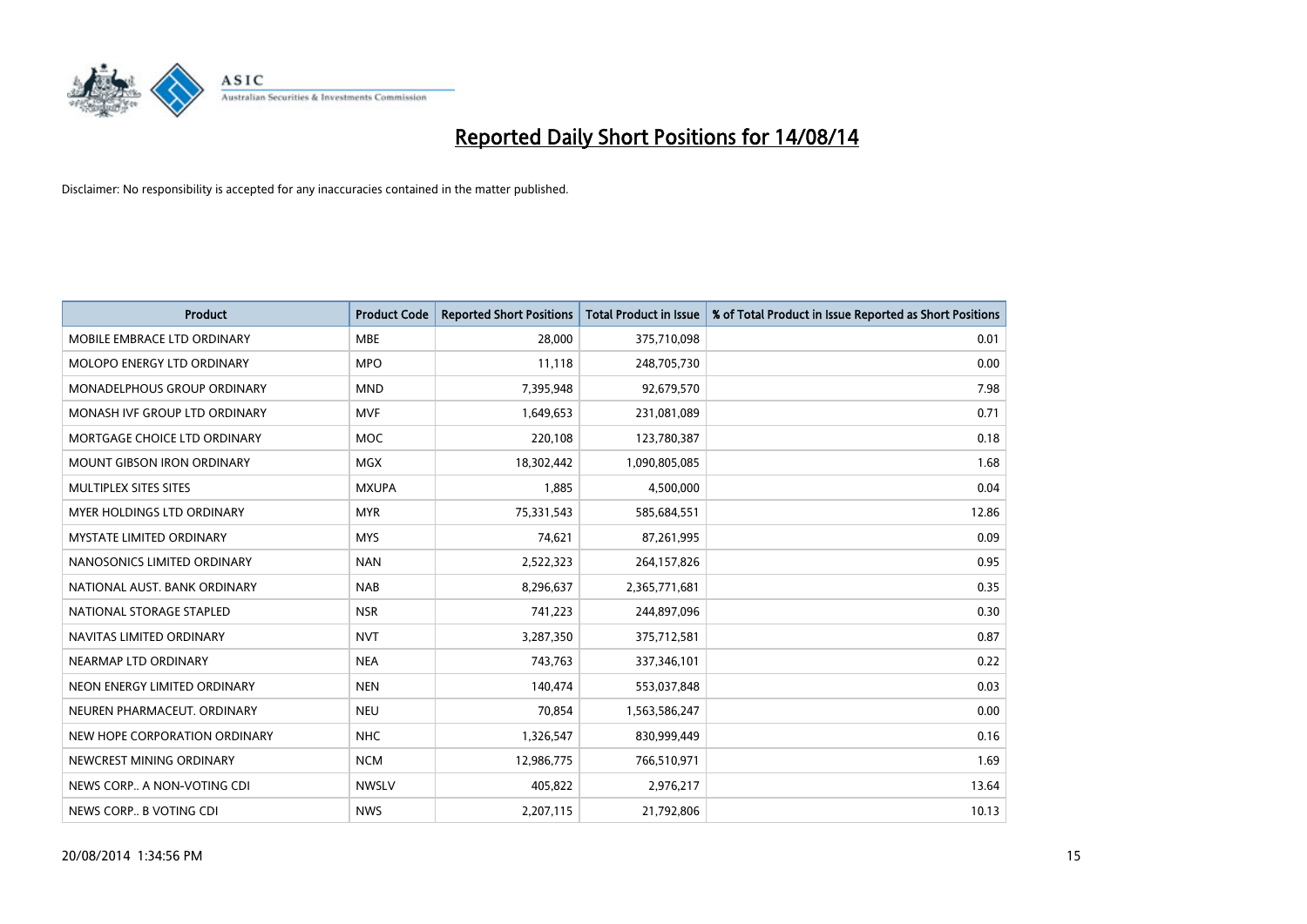

| <b>Product</b>                        | <b>Product Code</b> | <b>Reported Short Positions</b> | <b>Total Product in Issue</b> | % of Total Product in Issue Reported as Short Positions |
|---------------------------------------|---------------------|---------------------------------|-------------------------------|---------------------------------------------------------|
| NEWSAT LIMITED ORDINARY               | <b>NWT</b>          | 8,022,196                       | 613,199,841                   | 1.31                                                    |
| NEXTDC LIMITED ORDINARY               | <b>NXT</b>          | 19,186,088                      | 193,154,486                   | 9.93                                                    |
| NEXUS ENERGY LIMITED ORDINARY         | <b>NXS</b>          | 83,985                          | 1,330,219,459                 | 0.01                                                    |
| NIB HOLDINGS LIMITED ORDINARY         | <b>NHF</b>          | 1,911,496                       | 439,004,182                   | 0.44                                                    |
| NIDO PETROLEUM ORDINARY               | <b>NDO</b>          | 42,480                          | 2,188,266,468                 | 0.00                                                    |
| NINE ENTERTAINMENT ORDINARY           | <b>NEC</b>          | 8,810,996                       | 940,295,023                   | 0.94                                                    |
| NOBLE MINERAL RES ORDINARY            | <b>NMG</b>          | 2,365,726                       | 666,397,952                   | 0.36                                                    |
| NORTHERN IRON LTD ORDINARY            | <b>NFE</b>          | 11,392                          | 484,405,314                   | 0.00                                                    |
| NORTHERN STAR ORDINARY                | <b>NST</b>          | 9,292,126                       | 587,429,659                   | 1.58                                                    |
| NRW HOLDINGS LIMITED ORDINARY         | <b>NWH</b>          | 13,048,213                      | 278,888,011                   | 4.68                                                    |
| NUFARM LIMITED ORDINARY               | <b>NUF</b>          | 17,364,738                      | 264,021,627                   | 6.58                                                    |
| NUPLEX INDUSTRIES ORDINARY            | <b>NPX</b>          | 1,000                           | 198,125,827                   | 0.00                                                    |
| OCEANAGOLD CORP. CHESS DEPOSITARY INT | <b>OGC</b>          | 1,039,959                       | 301,420,186                   | 0.35                                                    |
| OIL SEARCH LTD ORDINARY               | OSH                 | 5,753,367                       | 1,519,022,225                 | 0.38                                                    |
| OM HOLDINGS LIMITED ORDINARY          | OMH                 | 122,428                         | 733,423,337                   | 0.02                                                    |
| ORICA LIMITED ORDINARY                | ORI                 | 13,125,167                      | 372,743,291                   | 3.52                                                    |
| ORIGIN ENERGY ORDINARY                | ORG                 | 6,624,872                       | 1,103,646,907                 | 0.60                                                    |
| OROCOBRE LIMITED ORDINARY             | <b>ORE</b>          | 2,232,748                       | 132,041,911                   | 1.69                                                    |
| ORORA LIMITED ORDINARY                | <b>ORA</b>          | 7,528,562                       | 1,206,684,923                 | 0.62                                                    |
| OROTONGROUP LIMITED ORDINARY          | ORL                 | 411,238                         | 40,880,902                    | 1.01                                                    |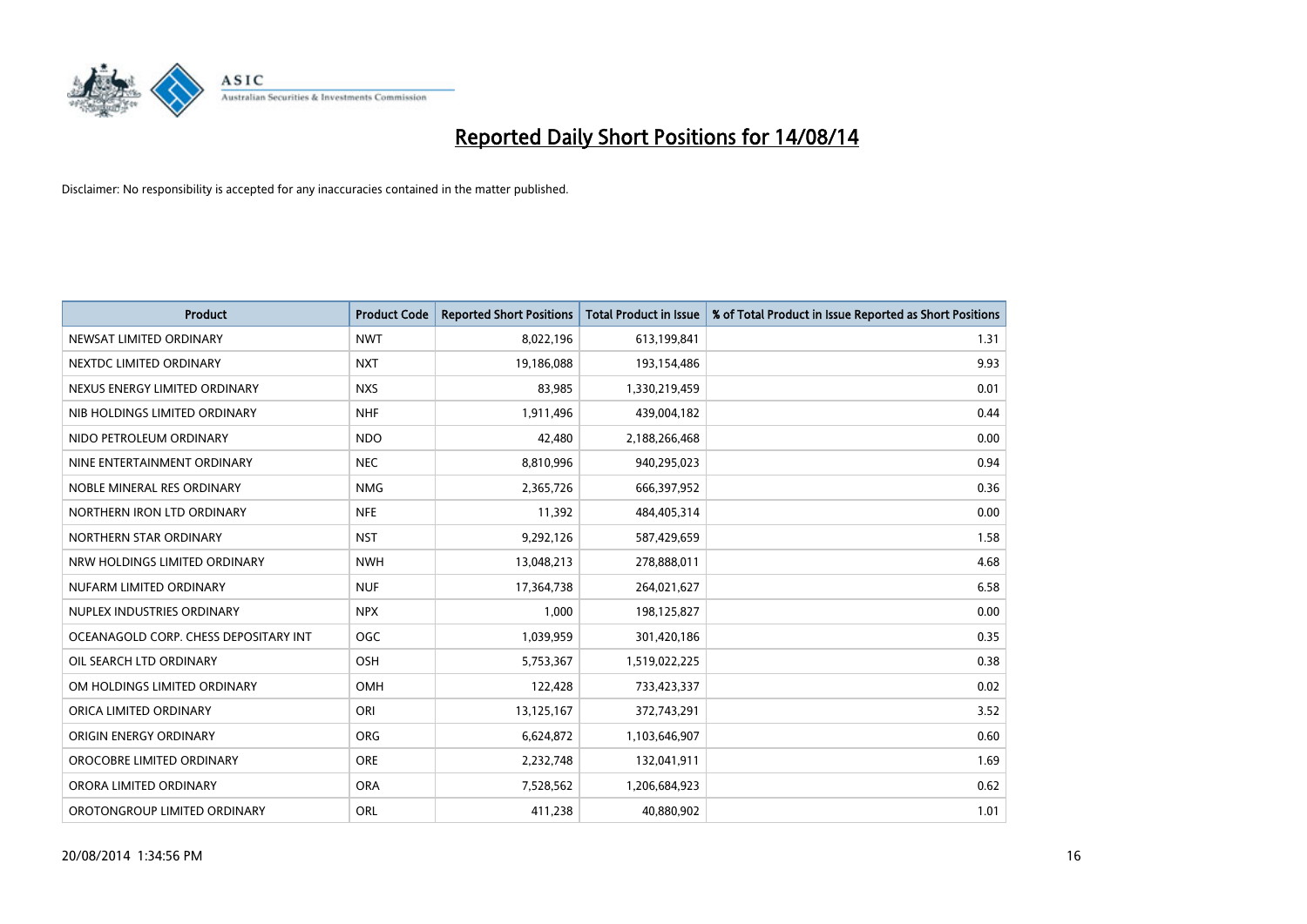

| <b>Product</b>                | <b>Product Code</b> | <b>Reported Short Positions</b> | <b>Total Product in Issue</b> | % of Total Product in Issue Reported as Short Positions |
|-------------------------------|---------------------|---------------------------------|-------------------------------|---------------------------------------------------------|
| OZ MINERALS ORDINARY          | OZL                 | 14,628,821                      | 303,470,022                   | 4.82                                                    |
| OZFOREX GROUP LTD ORDINARY    | <b>OFX</b>          | 10,415,208                      | 240,000,000                   | 4.34                                                    |
| PACIFIC BRANDS ORDINARY       | <b>PBG</b>          | 21,610,637                      | 917,226,291                   | 2.36                                                    |
| PACT GROUP HLDGS LTD ORDINARY | <b>PGH</b>          | 2,964,471                       | 294,097,961                   | 1.01                                                    |
| PALADIN ENERGY LTD ORDINARY   | <b>PDN</b>          | 102,998,184                     | 964, 367, 284                 | 10.68                                                   |
| PANAUST LIMITED ORDINARY      | <b>PNA</b>          | 308,400                         | 635,580,654                   | 0.05                                                    |
| PANORAMIC RESOURCES ORDINARY  | PAN                 | 153,153                         | 322,275,824                   | 0.05                                                    |
| PANTERRA GOLD LTD ORDINARY    | PGI                 | $\mathbf{1}$                    | 822,241,166                   | 0.00                                                    |
| PAPERLINX LIMITED ORDINARY    | <b>PPX</b>          | 44,770                          | 665, 181, 261                 | 0.01                                                    |
| PAPILLON RES LTD ORDINARY     | PIR                 | 18,132,889                      | 352,044,210                   | 5.15                                                    |
| PATTIES FOODS LTD ORDINARY    | PFL                 | 8,408                           | 139,144,338                   | 0.01                                                    |
| PEET LIMITED ORDINARY         | <b>PPC</b>          | 84,343                          | 433,389,348                   | 0.02                                                    |
| PERPETUAL LIMITED ORDINARY    | PPT                 | 1,123,524                       | 46,574,426                    | 2.41                                                    |
| PERSEUS MINING LTD ORDINARY   | PRU                 | 12,067,119                      | 526,656,401                   | 2.29                                                    |
| PHARMAXIS LTD ORDINARY        | <b>PXS</b>          | 61,796                          | 309,514,849                   | 0.02                                                    |
| PHOSPHAGENICS LTD. ORDINARY   | POH                 | 250,000                         | 1,210,965,957                 | 0.02                                                    |
| PLATINUM ASSET ORDINARY       | <b>PTM</b>          | 1,498,887                       | 580,336,142                   | 0.26                                                    |
| PLATINUM AUSTRALIA ORDINARY   | <b>PLA</b>          | 836,127                         | 504,968,043                   | 0.17                                                    |
| PMP LIMITED ORDINARY          | <b>PMP</b>          | 27,581                          | 323,781,124                   | 0.01                                                    |
| PRANA BIOTECHNOLOGY ORDINARY  | <b>PBT</b>          | 4,785,623                       | 488,936,960                   | 0.98                                                    |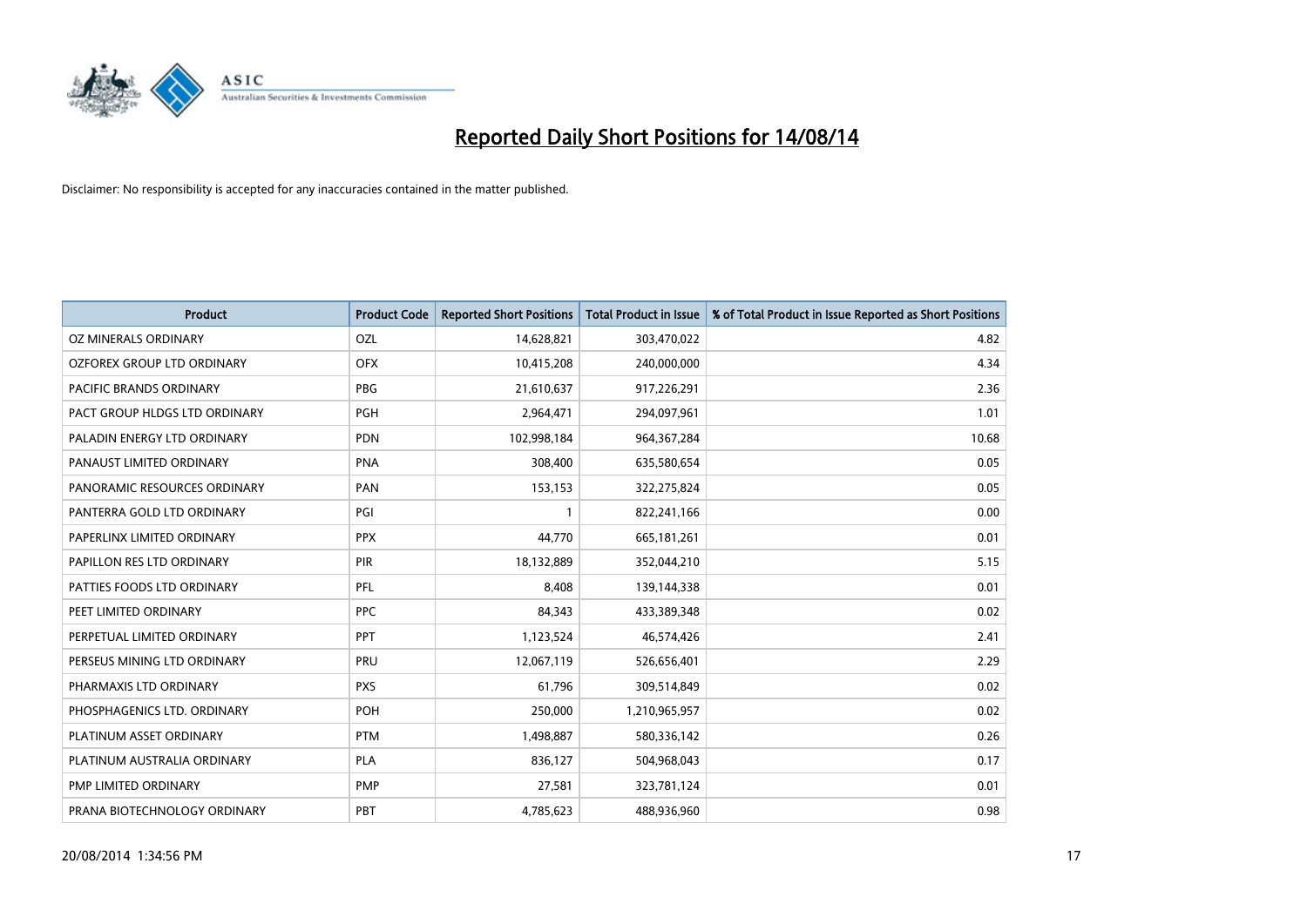

| <b>Product</b>                      | <b>Product Code</b> | <b>Reported Short Positions</b> | <b>Total Product in Issue</b> | % of Total Product in Issue Reported as Short Positions |
|-------------------------------------|---------------------|---------------------------------|-------------------------------|---------------------------------------------------------|
| PREMIER INVESTMENTS ORDINARY        | <b>PMV</b>          | 651,764                         | 155,714,874                   | 0.42                                                    |
| PRIMA BIOMED LTD ORDINARY           | <b>PRR</b>          | 132,361                         | 1,228,709,341                 | 0.01                                                    |
| PRIMARY HEALTH CARE ORDINARY        | <b>PRY</b>          | 18,249,287                      | 505,659,944                   | 3.61                                                    |
| PRIME MEDIA GRP LTD ORDINARY        | <b>PRT</b>          | 1,686,332                       | 366,330,303                   | 0.46                                                    |
| PROGRAMMED ORDINARY                 | <b>PRG</b>          | 268,661                         | 118,644,974                   | 0.23                                                    |
| <b>QANTAS AIRWAYS ORDINARY</b>      | QAN                 | 84,519,345                      | 2,196,330,250                 | 3.85                                                    |
| <b>OBE INSURANCE GROUP ORDINARY</b> | <b>OBE</b>          | 18,974,878                      | 1,277,602,695                 | 1.49                                                    |
| <b>QLD MINING CORP ORDINARY</b>     | <b>OMN</b>          | 485,000                         | 1,129,238,396                 | 0.04                                                    |
| ORXPHARMA LTD ORDINARY              | <b>QRX</b>          | 30,000                          | 164,190,969                   | 0.02                                                    |
| <b>QUBE HOLDINGS LTD ORDINARY</b>   | <b>QUB</b>          | 20,310,363                      | 1,051,172,929                 | 1.93                                                    |
| RAMELIUS RESOURCES ORDINARY         | <b>RMS</b>          | 734,071                         | 457,768,257                   | 0.16                                                    |
| RAMSAY HEALTH CARE ORDINARY         | <b>RHC</b>          | 1,502,504                       | 202,081,252                   | 0.74                                                    |
| RCG CORPORATION LTD ORDINARY        | <b>RCG</b>          | 55,261                          | 263,808,625                   | 0.02                                                    |
| <b>RCR TOMLINSON ORDINARY</b>       | <b>RCR</b>          | 777,948                         | 136,989,238                   | 0.57                                                    |
| <b>REA GROUP ORDINARY</b>           | <b>REA</b>          | 1,582,728                       | 131,714,699                   | 1.20                                                    |
| <b>RECALL HOLDINGS LTD ORDINARY</b> | <b>REC</b>          | 6,633,427                       | 312,903,583                   | 2.12                                                    |
| <b>RECKON LIMITED ORDINARY</b>      | <b>RKN</b>          | 1,269,979                       | 112,084,762                   | 1.13                                                    |
| RED 5 LIMITED ORDINARY              | <b>RED</b>          | 174,740                         | 759,451,008                   | 0.02                                                    |
| <b>RED FORK ENERGY ORDINARY</b>     | <b>RFE</b>          | 992,217                         | 501,051,719                   | 0.20                                                    |
| REDBANK ENERGY LTD ORDINARY         | <b>AEJ</b>          | 13                              | 786,287                       | 0.00                                                    |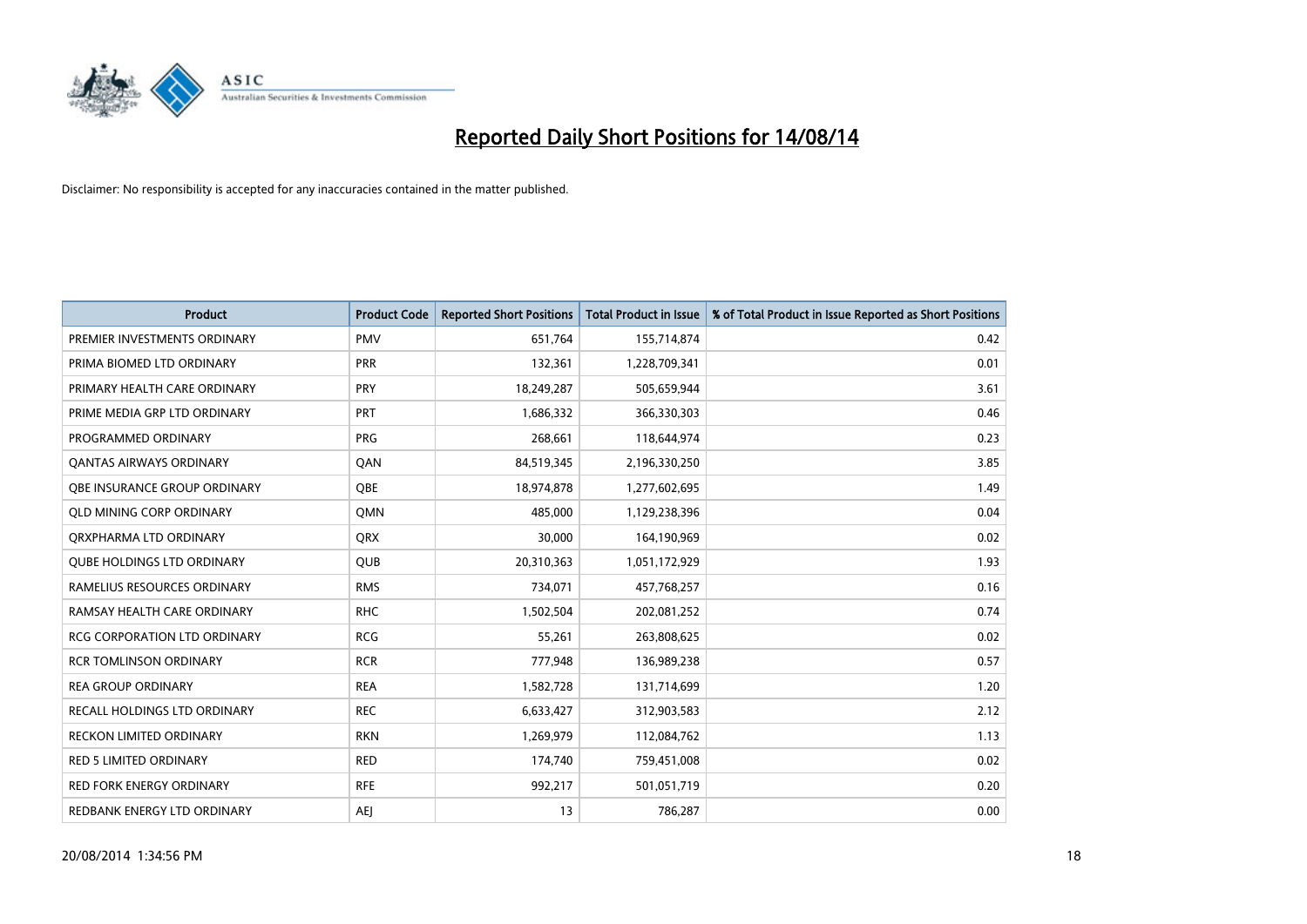

| <b>Product</b>                        | <b>Product Code</b> | <b>Reported Short Positions</b> | <b>Total Product in Issue</b> | % of Total Product in Issue Reported as Short Positions |
|---------------------------------------|---------------------|---------------------------------|-------------------------------|---------------------------------------------------------|
| REED RESOURCES LTD ORDINARY           | <b>RDR</b>          | 2,000                           | 523,453,895                   | 0.00                                                    |
| REGIS RESOURCES ORDINARY              | <b>RRL</b>          | 41,425,086                      | 499,744,095                   | 8.29                                                    |
| RESMED INC CDI 10:1                   | <b>RMD</b>          | 39,694,008                      | 1,403,045,440                 | 2.83                                                    |
| RESOLUTE MINING ORDINARY              | <b>RSG</b>          | 6,305,653                       | 641,189,223                   | 0.98                                                    |
| <b>RESOURCE GENERATION ORDINARY</b>   | <b>RES</b>          | 1,220                           | 581,380,338                   | 0.00                                                    |
| RETAIL FOOD GROUP ORDINARY            | <b>RFG</b>          | 7,560,188                       | 144,878,508                   | 5.22                                                    |
| REX MINERALS LIMITED ORDINARY         | <b>RXM</b>          | 614,672                         | 220,519,784                   | 0.28                                                    |
| RIO TINTO LIMITED ORDINARY            | <b>RIO</b>          | 4,762,022                       | 435,758,720                   | 1.09                                                    |
| ROBUST RESOURCES ORDINARY             | <b>ROL</b>          | $\mathbf{1}$                    | 195,369,627                   | 0.00                                                    |
| ROC OIL COMPANY ORDINARY              | <b>ROC</b>          | 383,813                         | 687,618,400                   | 0.06                                                    |
| ROYAL WOLF HOLDINGS ORDINARY          | <b>RWH</b>          | 212,314                         | 100,387,052                   | 0.21                                                    |
| RUBIK FINANCIAL LTD. ORDINARY         | <b>RFL</b>          | 26,869                          | 340,999,914                   | 0.01                                                    |
| RURALCO HOLDINGS ORDINARY             | <b>RHL</b>          | 3,658                           | 77,291,069                    | 0.00                                                    |
| SAI GLOBAL LIMITED ORDINARY           | SAI                 | 589,156                         | 210,918,332                   | 0.28                                                    |
| SALMAT LIMITED ORDINARY               | <b>SLM</b>          | 620                             | 159,812,799                   | 0.00                                                    |
| SAMSON OIL & GAS LTD ORDINARY         | SSN                 | 20,376,960                      | 2,837,756,933                 | 0.72                                                    |
| SANDFIRE RESOURCES ORDINARY           | <b>SFR</b>          | 1,951,626                       | 155,640,968                   | 1.25                                                    |
| <b>SANTOS LTD ORDINARY</b>            | <b>STO</b>          | 5,385,500                       | 976,663,403                   | 0.55                                                    |
| SARACEN MINERAL ORDINARY              | SAR                 | 1,521,573                       | 792,784,738                   | 0.19                                                    |
| SCA PROPERTY GROUP STAPLED SECURITIES | <b>SCP</b>          | 29,739,986                      | 648,628,320                   | 4.59                                                    |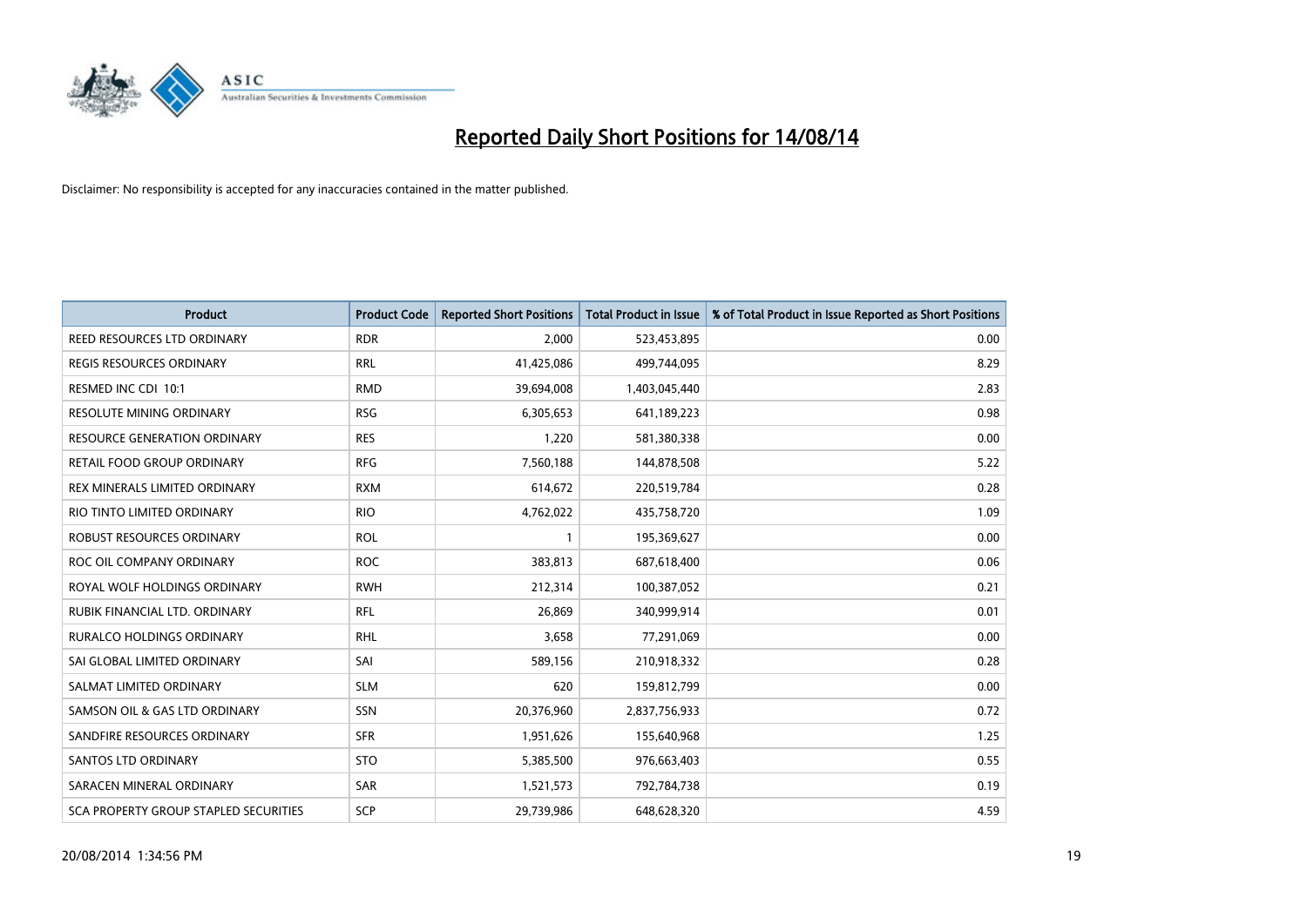

| Product                                  | <b>Product Code</b> | <b>Reported Short Positions</b> | <b>Total Product in Issue</b> | % of Total Product in Issue Reported as Short Positions |
|------------------------------------------|---------------------|---------------------------------|-------------------------------|---------------------------------------------------------|
| <b>SCENTRE GRP STAPLED</b>               | <b>SCG</b>          | 18,319,434                      | 5,324,296,678                 | 0.34                                                    |
| SEDGMAN LIMITED ORDINARY                 | <b>SDM</b>          | 1,642,965                       | 227,059,277                   | 0.72                                                    |
| SEEK LIMITED ORDINARY                    | <b>SEK</b>          | 12,405,318                      | 340,459,756                   | 3.64                                                    |
| SELECT HARVESTS ORDINARY                 | <b>SHV</b>          | 526,950                         | 57,999,427                    | 0.91                                                    |
| SENEX ENERGY LIMITED ORDINARY            | SXY                 | 9,379,738                       | 1,148,128,941                 | 0.82                                                    |
| SERVCORP LIMITED ORDINARY                | SRV                 | 3,131                           | 98,432,275                    | 0.00                                                    |
| SERVICE STREAM ORDINARY                  | <b>SSM</b>          | 30                              | 386,389,873                   | 0.00                                                    |
| SEVEN GROUP HOLDINGS ORDINARY            | <b>SVW</b>          | 801,781                         | 302,691,886                   | 0.26                                                    |
| SEVEN WEST MEDIA LTD ORDINARY            | <b>SWM</b>          | 6,375,119                       | 999,160,872                   | 0.64                                                    |
| SFG AUSTRALIA LTD ORDINARY               | <b>SFW</b>          | 6,268                           | 740,210,762                   | 0.00                                                    |
| SHINE CORPORATE ORDINARY                 | SHI                 | 1,812                           | 172,400,081                   | 0.00                                                    |
| SIGMA PHARMACEUTICAL ORDINARY            | <b>SIP</b>          | 19,318,277                      | 1,108,086,575                 | 1.74                                                    |
| SILEX SYSTEMS ORDINARY                   | <b>SLX</b>          | 5,771,036                       | 170,440,771                   | 3.39                                                    |
| SILVER CHEF LIMITED ORDINARY             | SIV                 | 75,948                          | 29,469,492                    | 0.26                                                    |
| SILVER LAKE RESOURCE ORDINARY            | <b>SLR</b>          | 22,271,884                      | 503,233,971                   | 4.43                                                    |
| SIMS METAL MGMT LTD ORDINARY             | SGM                 | 10,597,024                      | 204,604,433                   | 5.18                                                    |
| SINGAPORE TELECOMM. CHESS DEPOSITARY INT | SGT                 | 7,762,226                       | 117,328,705                   | 6.62                                                    |
| SINO GAS ENERGY ORDINARY                 | <b>SEH</b>          | 5,768,233                       | 1,541,422,358                 | 0.37                                                    |
| SIRIUS RESOURCES NL ORDINARY             | <b>SIR</b>          | 9,753,423                       | 311,938,269                   | 3.13                                                    |
| SIRTEX MEDICAL ORDINARY                  | <b>SRX</b>          | 98,090                          | 56,494,365                    | 0.17                                                    |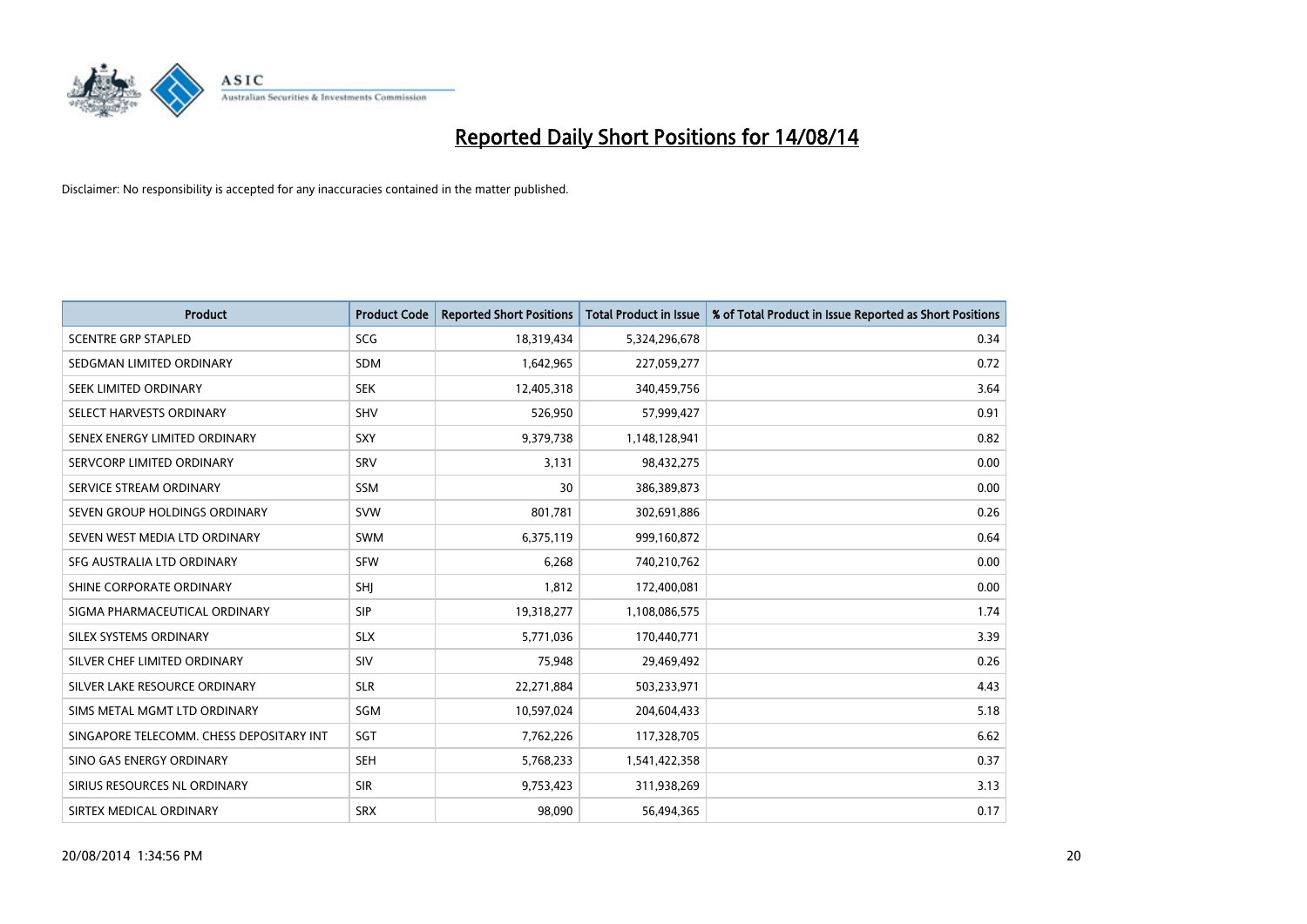

| <b>Product</b>                           | <b>Product Code</b> | <b>Reported Short Positions</b> | <b>Total Product in Issue</b> | % of Total Product in Issue Reported as Short Positions |
|------------------------------------------|---------------------|---------------------------------|-------------------------------|---------------------------------------------------------|
| SKILLED GROUP LTD ORDINARY               | <b>SKE</b>          | 5,044,624                       | 235,254,496                   | 2.14                                                    |
| SKY NETWORK ORDINARY                     | <b>SKT</b>          | 303,053                         | 389,139,785                   | 0.08                                                    |
| SKYCITY ENT GRP LTD ORDINARY             | <b>SKC</b>          | 6,523,867                       | 582,088,094                   | 1.12                                                    |
| <b>SLATER &amp; GORDON ORDINARY</b>      | SGH                 | 5,046,523                       | 204,338,625                   | 2.47                                                    |
| SMS MANAGEMENT, ORDINARY                 | SMX                 | 2,828,319                       | 69,394,537                    | 4.08                                                    |
| SONIC HEALTHCARE ORDINARY                | <b>SHL</b>          | 3,096,399                       | 400,811,556                   | 0.77                                                    |
| SOUL PATTINSON (W.H) ORDINARY            | SOL                 | 17,069                          | 239,395,320                   | 0.01                                                    |
| SP AUSNET STAPLED SECURITIES             | <b>SPN</b>          | 740,309                         | 3,425,244,162                 | 0.02                                                    |
| SPARK INFRASTRUCTURE STAPLED US PROHIBT. | SKI                 | 23,558,613                      | 1,466,360,128                 | 1.61                                                    |
| SPARK NEW ZEALAND ORDINARY               | <b>SPK</b>          | 8,285,373                       | 1,828,530,844                 | 0.45                                                    |
| SPDR 200 FUND ETF UNITS                  | <b>STW</b>          | 40,228                          | 46,146,865                    | 0.09                                                    |
| SPECIALTY FASHION ORDINARY               | <b>SFH</b>          | 1,796                           | 192,236,121                   | 0.00                                                    |
| SPEEDCAST INT LTD ORDINARY               | <b>SDA</b>          | 452,583                         | 120,168,355                   | 0.38                                                    |
| SPOTLESS GRP HLD LTD ORDINARY            | SPO                 | 15,155,935                      | 1,098,290,178                 | 1.38                                                    |
| ST BARBARA LIMITED ORDINARY              | <b>SBM</b>          | 13,140,709                      | 488,074,077                   | 2.69                                                    |
| STARPHARMA HOLDINGS ORDINARY             | SPL                 | 14,557,726                      | 285,109,680                   | 5.11                                                    |
| STEADFAST GROUP LTD ORDINARY             | SDF                 | 4,639,506                       | 501,638,307                   | 0.92                                                    |
| STH CRS ELECT ENGNR ORDINARY             | <b>SXE</b>          | 13,433                          | 161,523,130                   | 0.01                                                    |
| STHN CROSS MEDIA ORDINARY                | SXL                 | 30,322,425                      | 705,246,986                   | 4.30                                                    |
| STOCKLAND UNITS/ORD STAPLED              | SGP                 | 11,424,799                      | 2,326,978,560                 | 0.49                                                    |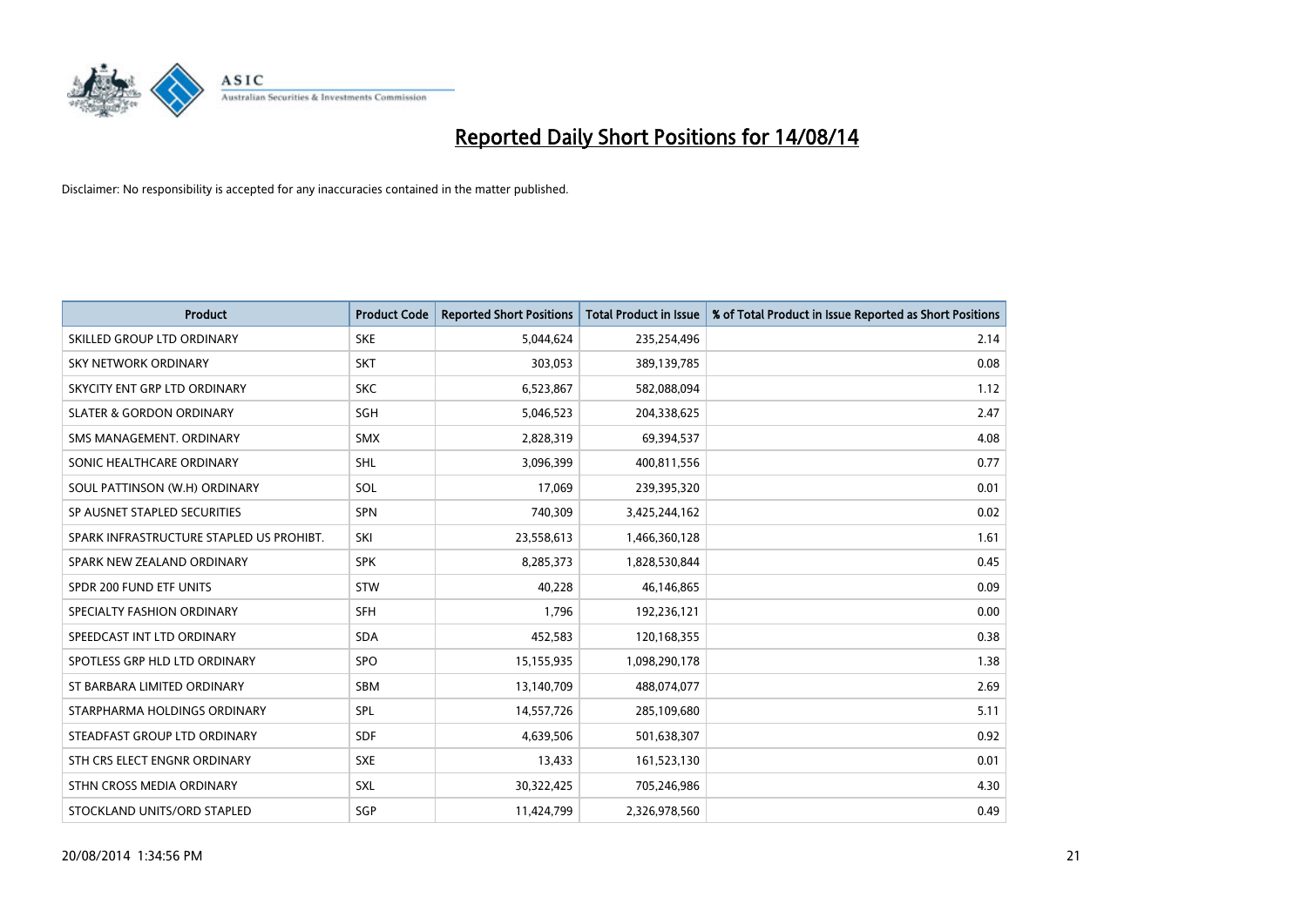

| <b>Product</b>                   | <b>Product Code</b> | <b>Reported Short Positions</b> | <b>Total Product in Issue</b> | % of Total Product in Issue Reported as Short Positions |
|----------------------------------|---------------------|---------------------------------|-------------------------------|---------------------------------------------------------|
| STRAITS RES LTD. ORDINARY        | <b>SRO</b>          | 28,747                          | 1,217,730,293                 | 0.00                                                    |
| STRIKE ENERGY LTD ORDINARY       | <b>STX</b>          | 4,000                           | 833,330,946                   | 0.00                                                    |
| STW COMMUNICATIONS ORDINARY      | SGN                 | 2,562,760                       | 403,828,512                   | 0.63                                                    |
| SUNCORP GROUP LTD ORDINARY       | <b>SUN</b>          | 12,755,811                      | 1,286,600,980                 | 0.99                                                    |
| SUNDANCE ENERGY ORDINARY         | <b>SEA</b>          | 5,142,152                       | 548,714,663                   | 0.94                                                    |
| SUNDANCE RESOURCES ORDINARY      | SDL                 | 79,156,719                      | 3,082,028,456                 | 2.57                                                    |
| SUNLAND GROUP LTD ORDINARY       | <b>SDG</b>          | 423,295                         | 181,710,087                   | 0.23                                                    |
| SUPER RET REP LTD ORDINARY       | SUL                 | 6,058,014                       | 196,731,620                   | 3.08                                                    |
| SYD AIRPORT STAPLED US PROHIBIT. | SYD                 | 23,236,081                      | 2,216,216,041                 | 1.05                                                    |
| SYRAH RESOURCES ORDINARY         | <b>SYR</b>          | 4,173,542                       | 163,470,076                   | 2.55                                                    |
| TABCORP HOLDINGS LTD ORDINARY    | <b>TAH</b>          | 21,225,458                      | 762,954,019                   | 2.78                                                    |
| TAP OIL LIMITED ORDINARY         | <b>TAP</b>          | 8,184                           | 243,150,627                   | 0.00                                                    |
| TASSAL GROUP LIMITED ORDINARY    | <b>TGR</b>          | 233,305                         | 146,507,029                   | 0.16                                                    |
| <b>TATTS GROUP LTD ORDINARY</b>  | <b>TTS</b>          | 18,461,207                      | 1,434,545,797                 | 1.29                                                    |
| TECHNOLOGY ONE ORDINARY          | <b>TNE</b>          | 79,950                          | 308,796,455                   | 0.03                                                    |
| TELECOM CORPORATION ORDINARY     | <b>TEL</b>          | 195,212                         | 1,828,530,844                 | 0.01                                                    |
| TELSTRA CORPORATION. ORDINARY    | <b>TLS</b>          | 44,413,950                      | 12,443,074,357                | 0.36                                                    |
| TEN NETWORK HOLDINGS ORDINARY    | <b>TEN</b>          | 145,982,663                     | 2,630,984,596                 | 5.55                                                    |
| TERANGA GOLD CORP CDI 1:1        | <b>TGZ</b>          | 1,374                           | 79,354,621                    | 0.00                                                    |
| TFS CORPORATION LTD ORDINARY     | <b>TFC</b>          | 1,729,156                       | 324,157,408                   | 0.53                                                    |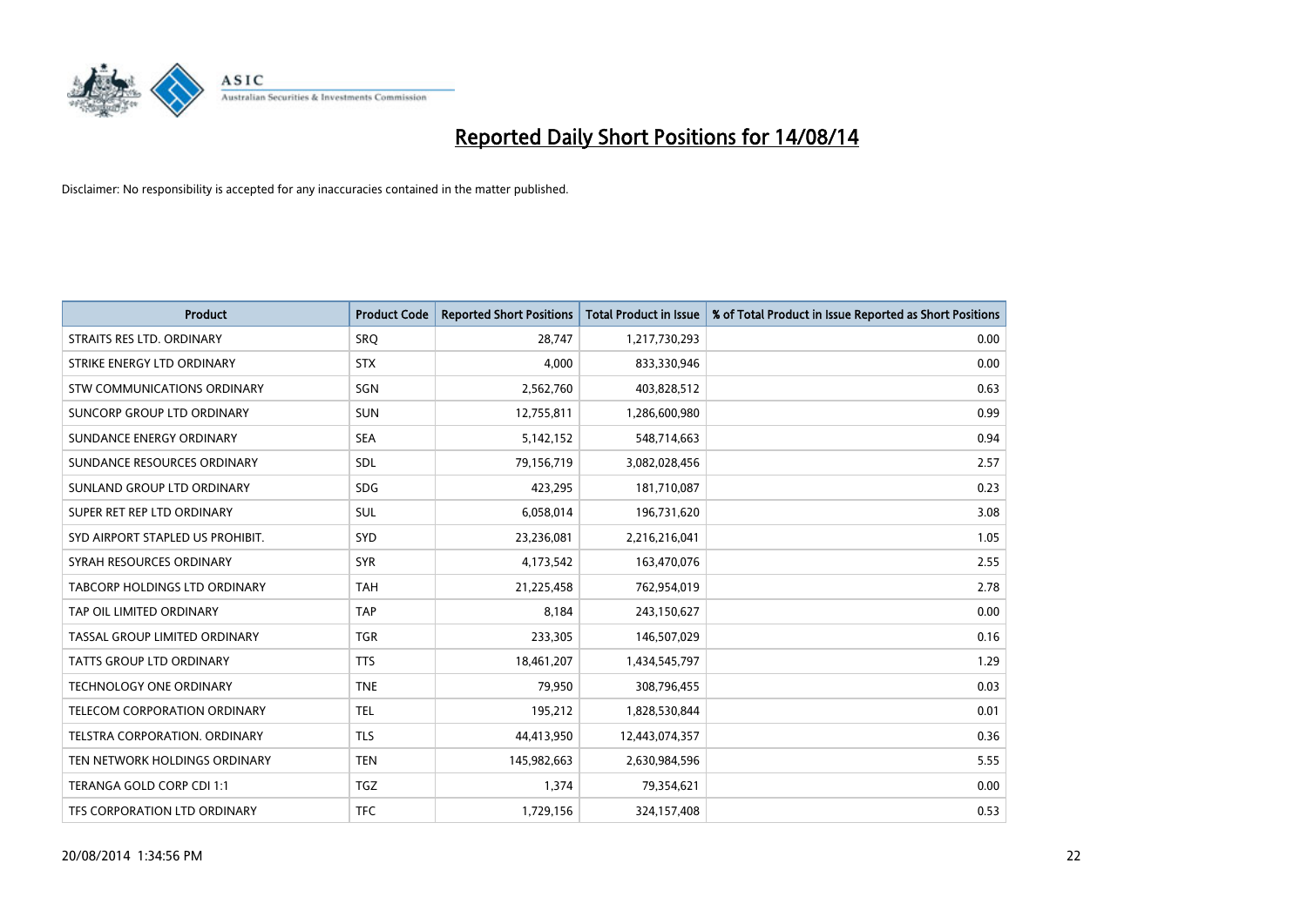

| <b>Product</b>                       | <b>Product Code</b> | <b>Reported Short Positions</b> | <b>Total Product in Issue</b> | % of Total Product in Issue Reported as Short Positions |
|--------------------------------------|---------------------|---------------------------------|-------------------------------|---------------------------------------------------------|
| THE PAS GROUP LTD ORDINARY           | <b>PGR</b>          | 609,390                         | 136,690,860                   | 0.45                                                    |
| THE REJECT SHOP ORDINARY             | <b>TRS</b>          | 3,295,985                       | 28,844,648                    | 11.43                                                   |
| <b>TIGER RESOURCES ORDINARY</b>      | <b>TGS</b>          | 3,365,959                       | 898,784,227                   | 0.37                                                    |
| TITAN ENERGY SERVICE ORDINARY        | <b>TTN</b>          | 20,000                          | 50,585,915                    | 0.04                                                    |
| TOLL HOLDINGS LTD ORDINARY           | <b>TOL</b>          | 28,912,357                      | 717,133,875                   | 4.03                                                    |
| TOX FREE SOLUTIONS ORDINARY          | <b>TOX</b>          | 3,628,941                       | 133,752,359                   | 2.71                                                    |
| TPG TELECOM LIMITED ORDINARY         | <b>TPM</b>          | 11,412,110                      | 793,808,141                   | 1.44                                                    |
| TRADE ME GROUP ORDINARY              | <b>TME</b>          | 3,808,981                       | 396,584,956                   | 0.96                                                    |
| <b>TRANSFIELD SERVICES ORDINARY</b>  | <b>TSE</b>          | 25,331,805                      | 512,457,716                   | 4.94                                                    |
| TRANSPACIFIC INDUST, ORDINARY        | <b>TPI</b>          | 3,741,723                       | 1,579,648,778                 | 0.24                                                    |
| TRANSURBAN GROUP TRIPLE STAPLED SEC. | <b>TCL</b>          | 20,705,897                      | 1,896,571,343                 | 1.09                                                    |
| <b>TREASURY GROUP ORDINARY</b>       | <b>TRG</b>          | 91,560                          | 23,697,498                    | 0.39                                                    |
| TREASURY WINE ESTATE ORDINARY        | <b>TWE</b>          | 10,932,674                      | 649,427,560                   | 1.68                                                    |
| TRITON MIN LTD ORDINARY              | <b>TON</b>          | 7,262                           | 299,304,477                   | 0.00                                                    |
| TROY RESOURCES LTD ORDINARY          | <b>TRY</b>          | 2,283,909                       | 195,061,337                   | 1.17                                                    |
| UGL LIMITED ORDINARY                 | UGL                 | 19,405,625                      | 166,511,240                   | 11.65                                                   |
| UNILIFE CORPORATION CDI 6:1          | <b>UNS</b>          | 106,624                         | 268,394,868                   | 0.04                                                    |
| UXC LIMITED ORDINARY                 | <b>UXC</b>          | 3,313,385                       | 322,477,434                   | 1.03                                                    |
| <b>VEDA GROUP LTD ORDINARY</b>       | <b>VED</b>          | 17,843,426                      | 842,055,406                   | 2.12                                                    |
| <b>VILLAGE ROADSHOW LTD ORDINARY</b> | <b>VRL</b>          | 1,435,349                       | 159,504,142                   | 0.90                                                    |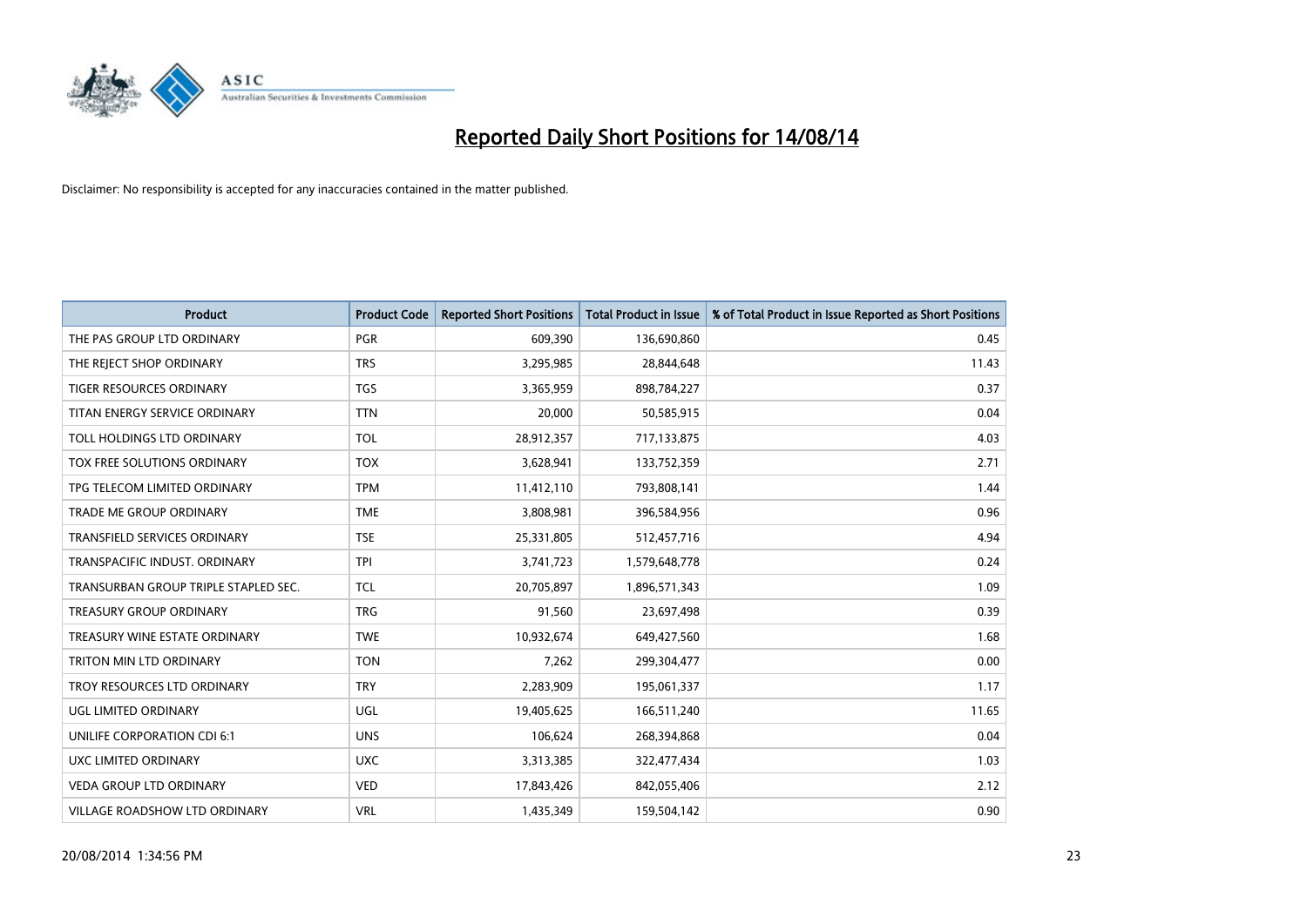

| <b>Product</b>                       | <b>Product Code</b> | <b>Reported Short Positions</b> | <b>Total Product in Issue</b> | % of Total Product in Issue Reported as Short Positions |
|--------------------------------------|---------------------|---------------------------------|-------------------------------|---------------------------------------------------------|
| VIRGIN AUS HLDG LTD ORDINARY         | <b>VAH</b>          | 58,672,747                      | 3,514,825,734                 | 1.67                                                    |
| VIRTUS HEALTH LTD ORDINARY           | <b>VRT</b>          | 4,632,140                       | 79,722,678                    | 5.81                                                    |
| <b>VISION EYE INSTITUTE ORDINARY</b> | <b>VEI</b>          | 42,363                          | 161,562,757                   | 0.03                                                    |
| <b>VOCATION LTD ORDINARY</b>         | <b>VET</b>          | 13,069,324                      | 202,899,894                   | 6.44                                                    |
| <b>VOCUS COMMS LTD ORDINARY</b>      | <b>VOC</b>          | 240,402                         | 94,609,834                    | 0.25                                                    |
| WARRNAMBOOL CHEESE ORDINARY          | <b>WCB</b>          | 5,038                           | 56,098,797                    | 0.01                                                    |
| <b>WATPAC LIMITED ORDINARY</b>       | <b>WTP</b>          | 2,516                           | 186,489,922                   | 0.00                                                    |
| WEBJET LIMITED ORDINARY              | <b>WEB</b>          | 1,329,619                       | 79,397,959                    | 1.67                                                    |
| WESFARMERS LIMITED ORDINARY          | <b>WES</b>          | 6,239,382                       | 1,143,274,951                 | 0.55                                                    |
| <b>WESTERN AREAS LTD ORDINARY</b>    | <b>WSA</b>          | 14,085,573                      | 232,580,131                   | 6.06                                                    |
| WESTERN DESERT RES. ORDINARY         | <b>WDR</b>          | 6,351,780                       | 620,049,919                   | 1.02                                                    |
| WESTERN DESERT RES. RIGHTS 31-MAR-14 | <b>WDRR</b>         | 17,835                          | 120,009,662                   | 0.01                                                    |
| <b>WESTFIELD CORP STAPLED</b>        | <b>WFD</b>          | 1,523,584                       | 2,078,089,686                 | 0.07                                                    |
| WESTFIELD GROUP ORD/UNIT STAPLED SEC | <b>WDC</b>          | 1,688,097                       | 2,078,089,686                 | 0.08                                                    |
| <b>WESTPAC BANKING CORP ORDINARY</b> | <b>WBC</b>          | 19,683,850                      | 3,109,048,309                 | 0.63                                                    |
| WHITE ENERGY COMPANY ORDINARY        | <b>WEC</b>          | 31,950                          | 328,374,494                   | 0.01                                                    |
| <b>WHITEHAVEN COAL ORDINARY</b>      | <b>WHC</b>          | 83,299,349                      | 1,025,760,027                 | 8.12                                                    |
| WOODSIDE PETROLEUM ORDINARY          | <b>WPL</b>          | 3,963,701                       | 823,910,657                   | 0.48                                                    |
| WOOLWORTHS LIMITED ORDINARY          | <b>WOW</b>          | 12,866,889                      | 1,259,846,353                 | 1.02                                                    |
| <b>WORLEYPARSONS LTD ORDINARY</b>    | <b>WOR</b>          | 7,216,440                       | 243,541,358                   | 2.96                                                    |